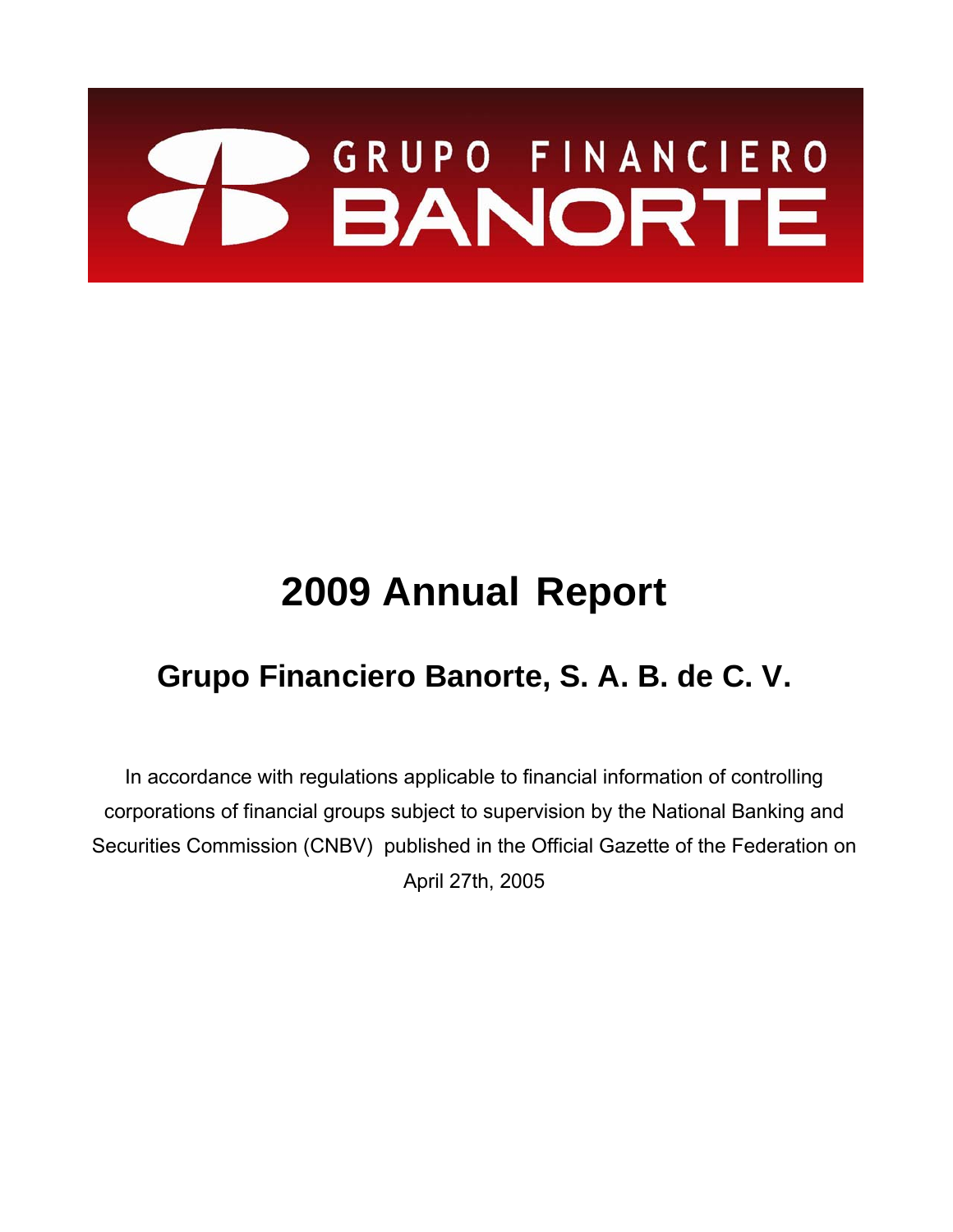# **INDEX**

| Page |
|------|
| 3    |
| 3    |
| 16   |
| 23   |
|      |
| 28   |
| 30   |
| 31   |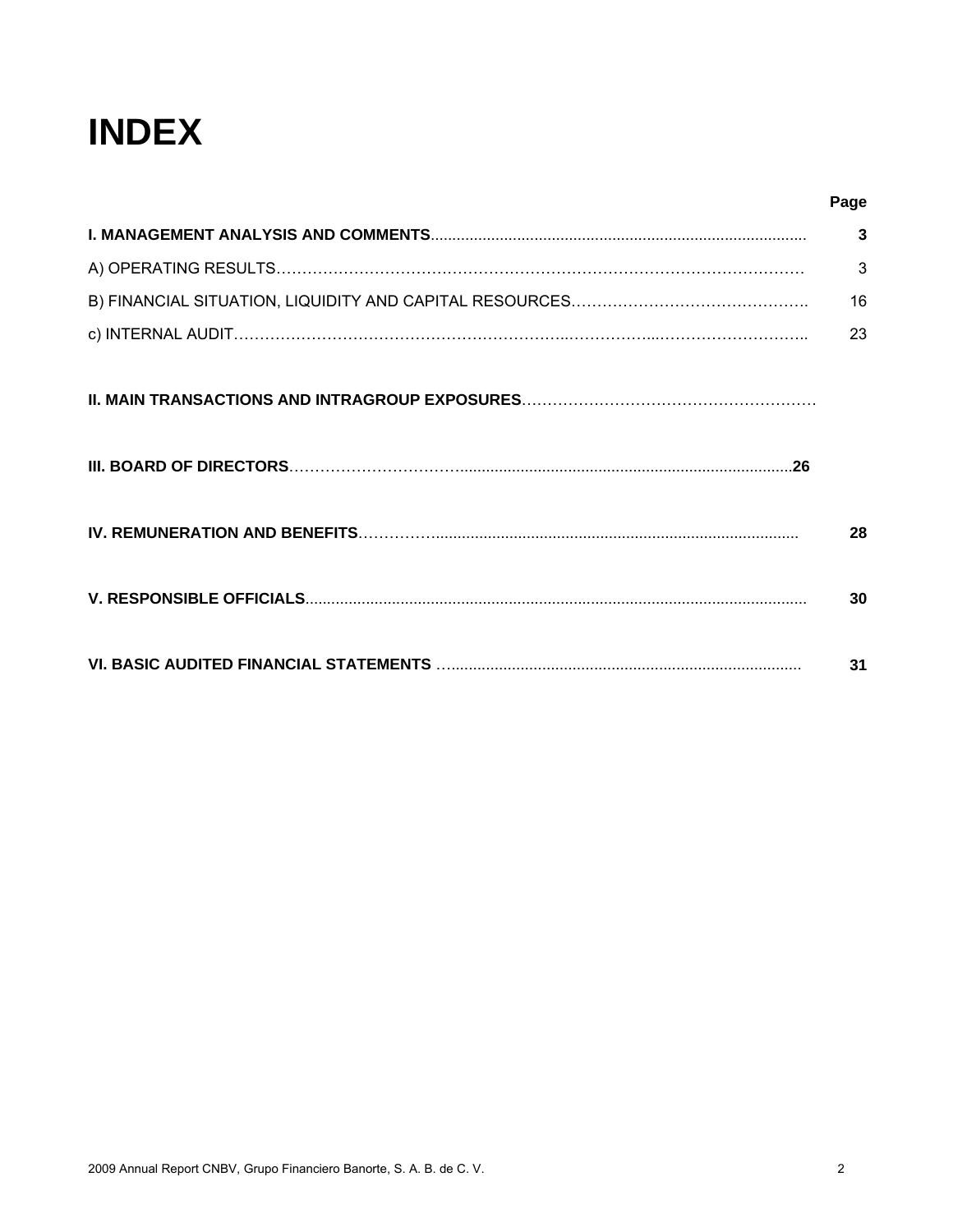# **I. MANAGEMENT ANALYSIS AND COMMENTS**

*When analyzing the information contained herein it is important to take the following into consideration:* 

- 9 *The figures for 2007 and 2008 are not totally comparable with those of 2009 due to changes in the accounting criteria published by CNBV on April 27th and May 28th, 2009 applicable to credit institutions and controlling companies of*  financial groups. Effects from the reclassifications resulting from the retroactive application of these accounting *changes are presented in Annex 4 of the Audited Financial Statements.*
- 9 *The arithmetic operations were carried out in pesos, while in the following tables they are in million pesos. Thus, it appears that some totals have minimal errors, but this is not the case, as it is matter of rounding off figures.*
- 9 *In accordance with the established accounting norms, the re-expression of financial statements as of January 2008 is not necessary, and previous years' financials remain expressed in pesos of the December 2007.*

#### **A) OPERATING RESULTS**

#### **SELECTED FINANCIAL INFORMATION**

|                                                             | 2009      | 2008      | 2007      |
|-------------------------------------------------------------|-----------|-----------|-----------|
| Net Income Grupo Financiero Banorte (GFNorte) (*)           | \$5,854   | \$7,014   | \$6,810   |
| Total Assets GFNorte (*)                                    | \$567,138 | \$577,025 | \$287,283 |
| Total Liabilities GFNorte (*)                               | \$522,164 | \$537,279 | \$253,127 |
| Stockholders' equity GFNorte (*)                            | \$44,974  | \$39,746  | \$34,156  |
| Stockholders' equity GFNorte excluding minority interest(*) | \$41,366  | \$37,802  | \$32,489  |
| <b>INFORMATION PER SHARE</b>                                |           |           |           |
| Net income per share (pesos)                                | \$2.90    | \$3.48    | \$3.37    |
| Dividends per share (pesos) <sup>(1)</sup>                  | \$0.52    | \$0.47    | \$0.45    |
| Book value per share (pesos) (excluding minority interest)  | \$20.50   | \$18.77   | \$16.42   |
| Shares outstanding (millions)                               | 2,017.8   | 2,014.0   | 2,018.3   |
| <b>INFRASTRUCTURE AND EMPLOYEES</b>                         |           |           |           |
| Bank branches <sup>(2)</sup>                                | 1,089     | 1,118     | 1,054     |
| ATMs (automated teller machines)                            | 4,478     | 4,136     | 3,674     |
| Full-time employees                                         | 19,311    | 19,997    | 17,348    |
| Full-time employees and professional services               | 19,327    | 20,008    | 17,361    |
| <b>PROFITABILITY RATIOS (3)</b>                             |           |           |           |
| NIM before REPOMO                                           | 4.3%      | 6.8%      | 7.6%      |
| NIM adjusted for credit risks                               | 2.8%      | 4.7%      | 6.3%      |
| Return on Assets (ROA)                                      | 1.0%      | 1.9%      | 2.6%      |
| Return on Equity (ROE)                                      | 14.9%     | 19.7%     | 22.7%     |
| <b>OPERATIONS</b>                                           |           |           |           |
| Efficiency Ratio <sup>(4)</sup>                             | 52.6%     | 51.2%     | 56.3%     |
| Operating Efficiency Ratio <sup>(5)</sup>                   | 3.0%      | 4.3%      | 5.4%      |
| <b>Liquidity Ratio</b>                                      | 63.2%     | 47.1%     | 49.0%     |
| <b>ASSET QUALITY RATIOS</b>                                 |           |           |           |
| Past due loan ratio                                         | 2.5%      | 2.0%      | 1.5%      |
| Reserve coverage                                            | 122.4%    | 135.2%    | 130.9%    |
| <b>CAPITALIZATION RATIO (BANKING SECTOR) (6)</b>            | 16.8%     | 15.0%     | 13.8%     |

\*) Million pesos.

(1) The Shareholders' Assembly approved a dividend of Ps 0.52 per share to be paid in three installments. The first payment of Ps 0.18 per share was made in October 2009. The second and third payments of Ps 0.17 per share will be paid in February and May of 2010 respectively.

(2) Includes bank modules and excludes agencies abroad.

(3) The 2008 NIM and ROA indicators are not totally comparable versus previous periods due to the reclassification of repos as securities held to maturity.

(4) Non-interest expense / (Total Revenues - REPOMO Margin + Provisions).

(5) Non-interest expense / Average Total Assets.

(6) The capitalization ratio at closing of 2008 is higher compared to the one published in the previous report, due to an adjustment in the computation of subordinated obligations as Tier 2 Capital.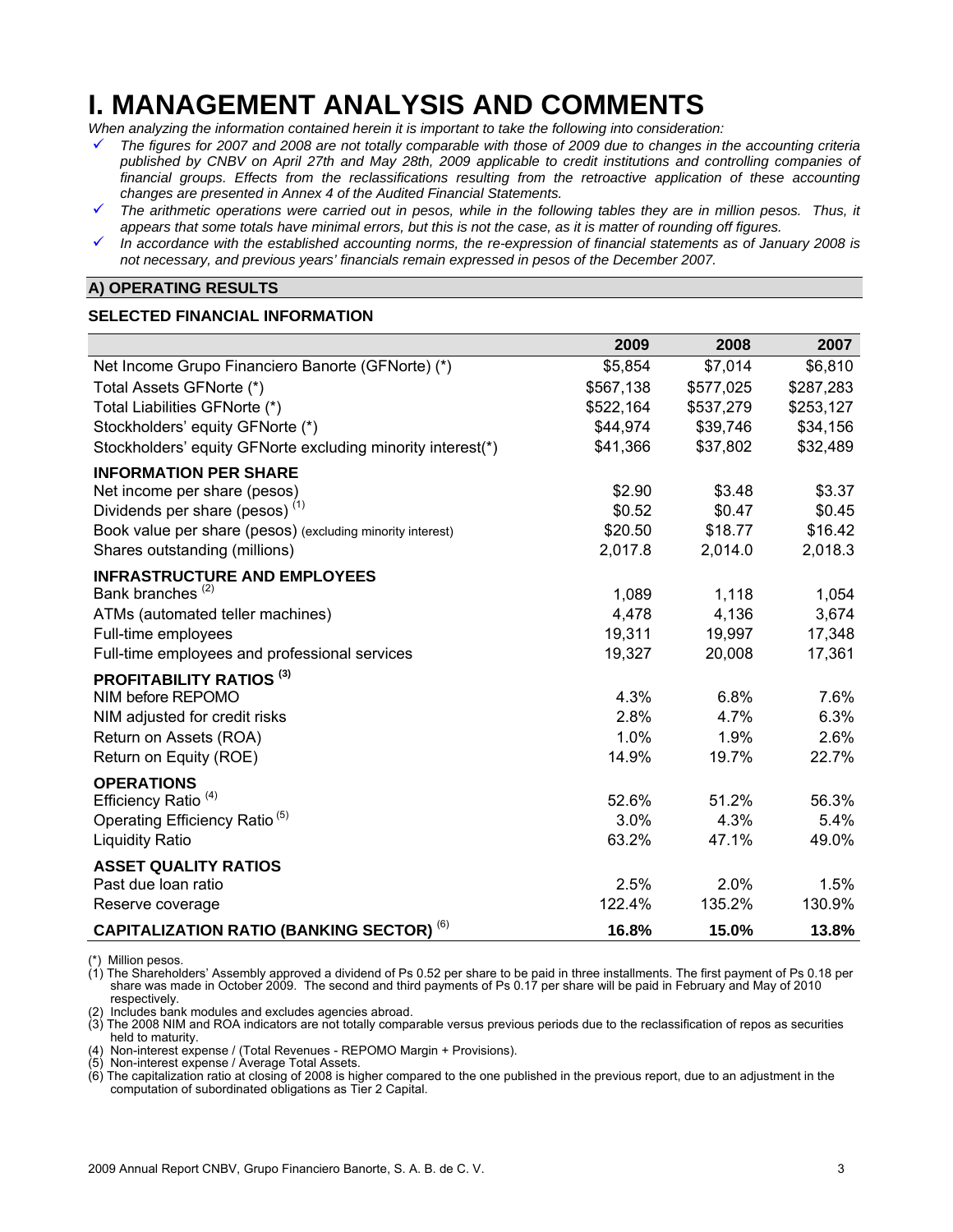#### **MANAGEMENT ANALYSIS AND COMMENTS**

In 2009 GFNorte obtained revenues of Ps 5.85 billion, (17%) less than in 2008 and (14%) less than in 2007. In this period, Banking Sector revenues (through a 92.72% participation) reached Ps 4.78 billion, (24%) less than in the previous year and contributed 82% of the Group's profits. The Brokerage Sector reported Ps 203 million in profits, 11% more than in 2008, Other Finance Companies obtained Ps 425 million, 27% more than in 2008 and the Long Term Savings Sector reported a profit of Ps 380 million, 8% more than in 2008.

#### **Grupo Financiero Banorte**

#### **Consolidated Income Statement of the Group**

|                                          | 2009     | 2008     | 2007     |
|------------------------------------------|----------|----------|----------|
| NII before REPOMO                        | \$23,183 | \$22,585 | \$17,747 |
| + REPOMO-Margin                          |          |          | (363)    |
| $=$ NII before credit risks              | 23,183   | 22,585   | 17,384   |
| - Preventive provisions for Loan Losses  | 8,286    | 6,896    | 2,646    |
| - Loan Loss Sharing Provisions Fobaproa  |          |          |          |
| = NII adjusted for credit risks          | 14,897   | 15,689   | 14,738   |
| + Non interest income                    | 9,177    | 8,284    | 7,899    |
| = Total Net Income                       | 24,074   | 23,973   | 22,637   |
| - Non Interest Expense (1)               | 17,024   | 15,807   | 14,432   |
| = Total Operating Income                 | 7,050    | 8,166    | 8,205    |
| Other products and expenses, net (2)     | 872      | 2,346    | 1,867    |
| $=$ Pre-tax Income                       | 7,922    | 10,511   | 10,072   |
| - Income Tax and Profit Sharing(1)       | 2,581    | 3,645    | 3,780    |
| - Tax on Assets                          |          |          |          |
| - Deferred Income Tax and Profit Sharing | (536)    | (245)    | (487)    |
| = Net Income before Subsidiaries         | 5,877    | 7,111    | 6,779    |
| + Subsidiaries' Net Income               | 313      | 276      | 357      |
| = Net Income from continuous operations  | 6,190    | 7,387    | 7,136    |
| + Extraordinary items, net               |          |          |          |
| Minority interest                        | 336      | 373      | 326      |
| = Total Net Income                       | \$5,854  | \$7,014  | \$6,810  |

Million pesos.

(1) As a result of the application of new accounting criteria in April 2009, caused and deferred PTU were registered as non interest expenses.

(2) As a result of the new accounting criteria effective as of April 2009, recoveries of previously written-off loans were registered as non interest income in "Other Revenues (Expenses) ".

The following is a breakdown of the most important items that comprise the Income Statement:

#### **Net Interest Income**

|                                            | 2009      | $2008$ <sup>(1)</sup> | 2007      |
|--------------------------------------------|-----------|-----------------------|-----------|
| Interest Income                            | \$44,873  | \$49,864              | \$40,336  |
| Interest Expenses                          | 22,235    | 27,789                | 22,838    |
| <b>Origination Fees Charged</b>            | 578       | 510                   | 248       |
| Fees paid                                  | 33        |                       |           |
| Net Interest Income before REPOMO          | \$23,183  | \$22,585              | \$17,747  |
| <b>Average Productive Assets</b>           | \$537,603 | \$332,942             | \$233,746 |
| % Net Interest Income (NIM) <sup>(2)</sup> | 4.3%      | 6.8%                  | 7.6%      |

Million pesos.

(1) In accordance with the accounting criteria B-3 "Repos" issued on October 14, 2007 as well as the authorization given by the Banking and Securities Commission (CNBV), credit institutions were allowed to classify debt instruments,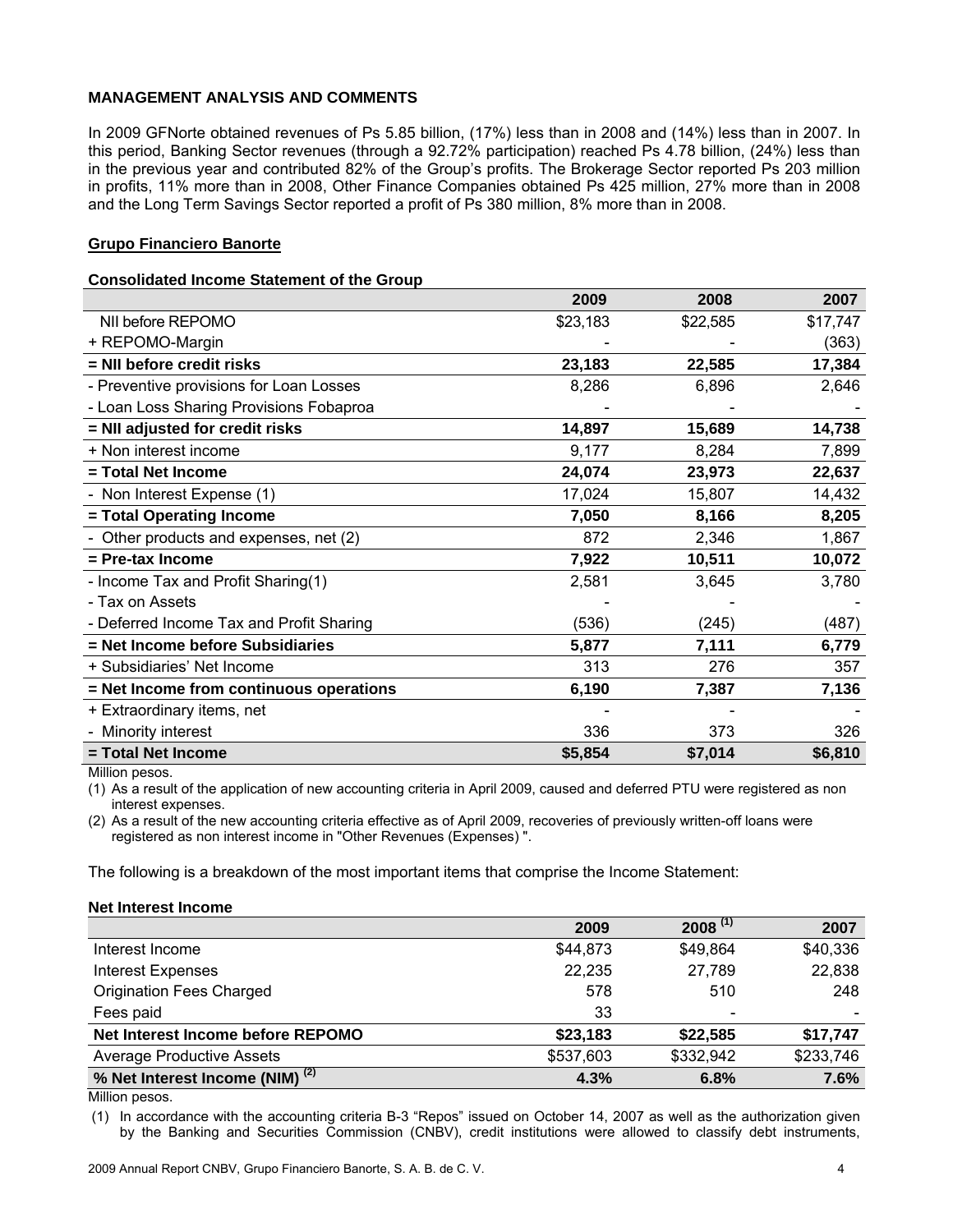regardless of their category, as Investments in Securities considering that: i) the guidelines relative to the reclassification of the instruments will be equally applicable to proprietary repos transactions and securities' lending, given that investment in securities is equally done through these operations; ii) the value of the securities to be received in repos and securities' lending transactions may be adjusted to the market value (closing price) of such instruments corresponding to October 1, 2008 in the same manner as was stipulated for the book value adjustment of proprietary investments in securities; iii) once the book value of the instruments to be received in repos and securities' lending operations has been adjusted, such instruments can be reclassified to any category of investments in securities according with the institutions' intentionality for those instruments, and they will be later valued according to the valuation standards for each category established in the accounting criteria; iv) the reclassification of investments in securities, as well as the adjustment to the valuation of the repos to be received and securities' lending transactions, will be done in only one occasion on the date that each institution determines during the last quarter of 2008.

(2) Net Interest Income before REPOMO divided by the average productive assets of the period.

During 2009 Net Interest Income before REPOMO was Ps 23.18 billion a 3% YoY increase, resulting from a reduction in the cost of funding due to a 9% annual expansion in core deposits. Lower funding costs, coupled with a strong decline in market interest rates, reduced interest expenses by (20%) YoY, which offset the (10%) decline in interest revenues as a result of lower interest rates and reduced loan activity. The average annual NIM fell from 6.8% to 4.3% between 2008 and 2009 affected by the (2.2) percentage points drop in average market interest rates, as well as by an increase in the asset base at the end of 2008 as a result of accounting criteria issued by CNBV for repos' reclassification. On a comparable basis, the average annual NIM was 6.9% for 2009, (0.8) percentage points less than the 7.7% of 2008.

#### **Non Interest Income**

| 2009    | 2008    | 2007    |
|---------|---------|---------|
| \$248   | \$222   | \$229   |
| 946     | 998     | 976     |
| 254     | 295     | 270     |
| 818     | 734     | 575     |
| 1,030   | 1,009   | 944     |
| 2,310   | 2,533   | 2,132   |
|         |         | 4       |
| 1,070   | 989     | 993     |
| 1,613   | 1,671   | 1,571   |
| 8,291   | 8,452   | 7,693   |
| 21      | 19      | 17      |
| 1,317   | 1,189   | 1,069   |
|         |         |         |
| 1,339   | 1,208   | 1,086   |
| 6,953   | 7,244   | 6,607   |
| 875     | 779     | 506     |
| 522     | 276     | 459     |
| (153)   | (15)    | 327     |
| 1,244   | 1,040   | 1,292   |
| 980     |         |         |
| \$9,177 | \$8,284 | \$7,899 |
|         |         |         |

Million pesos.

(1) Includes fees received by the Recovery Bank and by the Bank.

(2) Includes fees from letters of credit, transactions with pension funds, warehouse services, financial advisory services and purchase/sale of securities by the Brokerage House, among others.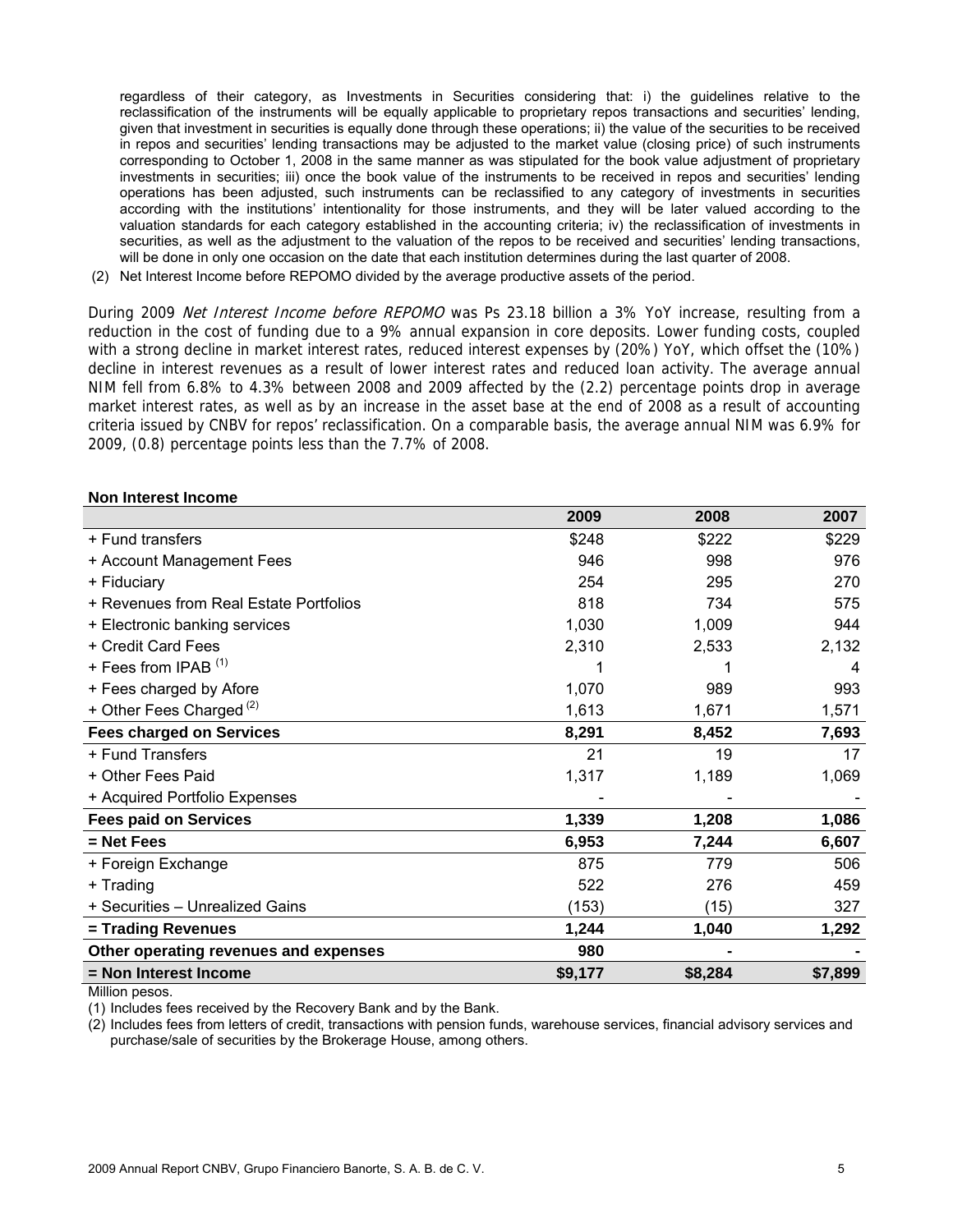The following chart identifies the sources of Non Interest Income:

| 2009    | 2008    | 2007    |
|---------|---------|---------|
| \$6,134 | \$6,509 | \$6,028 |
| 819     | 735     | 580     |
| 1.244   | 1.040   | 1,292   |
| 980     |         |         |
| \$9,177 | \$8,284 | \$7,899 |
|         |         |         |

Million pesos.

Non interest income for 2009 totaled Ps 9.17 billion, an 11% YoY increase, driven by the positive impact of the reclassification of revenues from recoveries of proprietary loans under the item "Other Operating Revenues (Expenses)" in accordance with the new accounting criteria and also by an increase in trading revenues:

- Service Fees: during 2009, they totaled Ps 6.13 billion, a (6%) YoY decline due to a (9%) reduction in credit card fees and a (5%) decline in account management fees as a result of lower volumes due to an adverse economic environment and regulation requiring the elimination of some fees. Fiduciary fees also declined by (14%).
- Recovery: accumulated revenues during 2009 were Ps 819 million, 11% higher YoY driven by a 17% increase in revenues related to investment project, especially during the second half of the year as a consequence of an improvement in the economic environment.
- Trading: revenues reached Ps 1.24 billion, a 20% YoY increase, mainly due to favorable dynamics in FX revenues as a consequence of volatility in the exchange rate during this period and to a lesser degree, to securities trading.

|                                         | 2009     | 2008     | 2007     |
|-----------------------------------------|----------|----------|----------|
| <b>Personnel Expenses</b>               | \$6,763  | \$6,156  | \$5,723  |
| <b>Professional Fees</b>                | 1,465    | 1,192    | 944      |
| Administrative and Promotional Expenses | 4,452    | 4.941    | 4,742    |
| Rents, Depreciations and Amortizations  | 1,727    | 1,687    | 1,636    |
| Other taxes                             | 865      | 894      | 613      |
| Contributions to IPAB                   | 1,073    | 938      | 774      |
| Employee Profit Sharing PTU (1)         | 679      |          |          |
| <b>Non Interest Expenses</b>            | \$17,024 | \$15,807 | \$14,432 |

#### **Non Interest Expenses**

Million pesos.

(1) Changes in accounting criteria as of April 2009 resulted in caused and deferred PTU being registered as non interest expenses.

During 2009, *Non Interest Expenses totaled* Ps 17.02 billion, an 8% YoY growth, driven mainly by the reclassification of Employee Profit Sharing (PTU) caused and deferred as a result of the new accounting criteria effective as of April 2009, as well as by a 10% growth in Personnel Expenses as a result of the branch expansion program, an increase of the sales force in certain areas of the business and the reinforcement of back and middle office structures. Expenses also increased due to a 23% growth in Professional Fees Paid from increased advisory services linked to the business, booking of micro-lending expenses as part of the merger of this unit with the bank, growth in employees hired under this regime, and a larger volume of professional fees for recovery of extra-judicial portfolios. IPAB contributions increased 14% YoY as a result of growth in deposits during the last 12 months, while rents, depreciations and amortizations increased 2% YoY due to the merger of real estate companies and the Pronegocio micro-lending unit, rents related to business activities, the impact of inflation on network leasing and software rentals. Administrative and promotional expenses declined by (10%) during 2009 mainly as a result of deferring expenses linked to loan product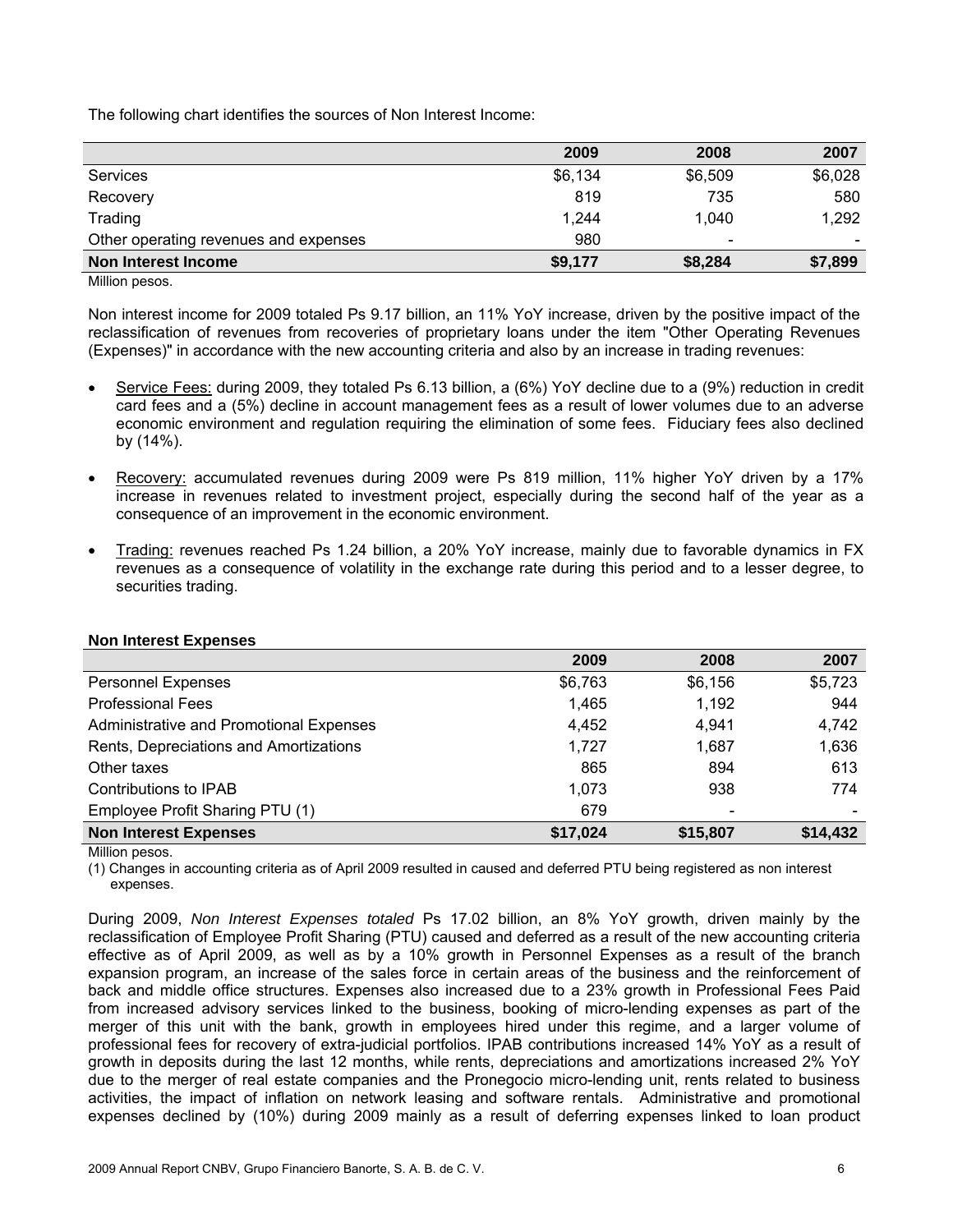placement and lower costs related to credit card sales. On a comparable basis, non interest expenses grew only by 2% when profit sharing is added to expenses of 2008.

The efficiency ratio was 52.6% for 2009, 1.4 percentage points higher than the 51.2% registered in 2008, mainly affected by the reclassification of profit sharing as non interest expense. When excluding the impact of this reclassification, the efficiency ratio was 50.5% for 2009.

#### **Other Products and Expenses**

|                                       | 2009     | 2008     | 2007    |
|---------------------------------------|----------|----------|---------|
| + Other Revenues                      | \$939    | \$1,367  | \$800   |
| + Foreign Exchange                    |          |          |         |
| + Recoveries                          | 525      | 1,806    | 1,857   |
| + REPOMO - Other Revenues             |          |          | 18      |
| + Warehousing                         | 975      | 617      | 160     |
| = Other Products                      | 2,438    | 3,789    | 2,835   |
| - Other Expenses                      | (608)    | (833)    | (413)   |
| - Foreign Exchange                    |          |          |         |
| - REPOMO - Other Expenses             |          |          | (396)   |
| - Warehousing                         | (958)    | (611)    | (160)   |
| = Other Expenses                      | (1, 566) | (1, 444) | (968)   |
| = Non Operating Income (Expense), net | \$872    | \$2,346  | \$1,867 |
| <b>B.A.III</b>                        |          |          |         |

Million pesos.

Non Operating Income for 2009 was Ps 872 million, a (63%) YoY decline, due to non-recurring income from the sale of VISA and INDEVAL shares which were registered in 2008, as well as the reclassification of recoveries from proprietary loans as "Other Operating Income (Expense)" in Non Interest Income resulting from changes in the accounting criteria that became effective as of April 2009; and to income tax recoveries registered in 2008, resulting from a change in accounting criteria for the deduction of loan portfolios and the accumulation of loan origination fees, as well as lower liberation of reserves in various items.

#### **Performing Loan Portfolio**

|                               | 2009      | 2008      | 2007      |
|-------------------------------|-----------|-----------|-----------|
| Commercial                    | \$84,118  | \$92,521  | \$74,538  |
| Consumer                      | 74,932    | 74,868    | 63,320    |
| Corporate                     | 40,245    | 45,127    | 36,686    |
| Government                    | 38,993    | 26,989    | 17,948    |
| <b>Subtotal</b>               | 238,288   | 239,505   | 192,491   |
| Recovery Banking              | 666       | 794       | 1,147     |
| <b>Total Performing Loans</b> | \$238,954 | \$240,299 | \$193,638 |
| Fobaproa / IPAB Portfolio     |           |           |           |
| Past due loans                | 6,154     | 4,948     | 2,893     |
| % Past Due Loan Ratio         | 2.5%      | 2.0%      | 1.5%      |

Million pesos.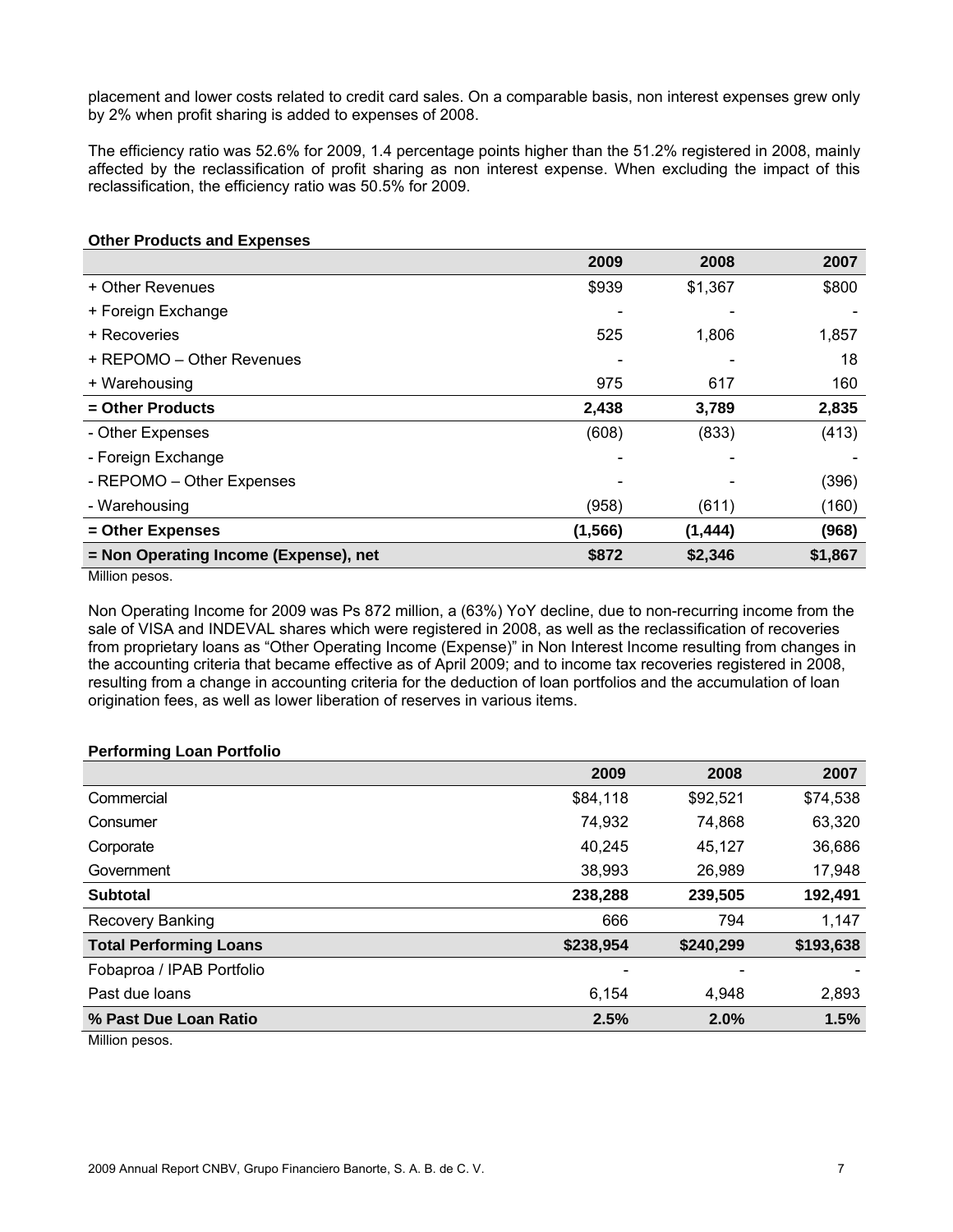#### **Performing Consumer Loan Portfolio**

|                                                 | 2009     | 2008     | 2007     |
|-------------------------------------------------|----------|----------|----------|
| Mortgages                                       | \$49,221 | \$45,499 | \$36,096 |
| Car Loans                                       | 7.424    | 7.594    | 7.229    |
| Credit cards                                    | 11,801   | 15.067   | 13,882   |
| Payroll                                         | 6.487    | 6.707    | 6,113    |
| <b>Total Performing Consumer Loan Portfolio</b> | \$74,932 | \$74,868 | \$63,320 |

Million pesos.

The Performing Loan portfolio declined slightly YoY, from Ps 239.5 billion to Ps 238.3 billion (excluding loan portfolios managed by Recovery Banking). This decline is due to a reduction in the Commercial, Corporate and Credit card portfolios, but was offset by growth in the Government portfolio.

The decline in the loan portfolio balance during the year was due to pre-payments received from corporate and commercial clients and reduced loan demand as a consequence of the difficult economic situation, as well as more restrictive placement policies implemented by most of the financial institutions.

Banorte is seeking to offset these industry-wide lower loan volumes with greater penetration into sectors that show high risk adjusted profitability and lower capital consumption, such as government and mortgages. The bank also took advantage of market opportunities in various segments as a result of less competition.

At closing of 2009, past due loans registered a YoY growth of 24%, as a result of deterioration in the consumer, commercial and mortgage portfolios. At the end of 2009, the PDL ratio was 2.5%, 0.5 percentage points higher than 2008; the PDL Ratio for credit cards was 12.0%, which compares favorably against 12.4% for 2008, an improvement in spite of the contraction in the balance of the total portfolio during the year. On the other hand, at closing of 2009, the PDL Ratio for car loans was 2.0% (vs. 2.2% in 2008), Payroll 2.8% (vs. 2.8% in 2008), Mortgages 2.0% (vs. 1.6% in 2008), Commercial 4.1% (vs. 2.0% in 2008), and Corporate 0.1% (vs. 0% in 2008) while Government remained at 0% for the entire year. In spite of the annual deterioration in the PDL Ratio, during the last months of 2009, all the portfolio segments stabilized or improved, except the commercial segment due to the deterioration in the quality of loans at the US subsidiary.

#### **Deposits**

|                                                 | 2009      | 2008      | 2007      |
|-------------------------------------------------|-----------|-----------|-----------|
| Non Interest Bearing Demand Deposits            | \$61,611  | \$57,876  | \$43,803  |
| Interest Bearing Demand Deposits <sup>(1)</sup> | 75,977    | 70,481    | 67,303    |
| Total Demand Deposits <sup>(2)</sup>            | 137,588   | 128,357   | 111,106   |
| Time Deposits - Retail                          | 84,808    | 75,085    | 63,639    |
| <b>Core Deposits</b>                            | 222,396   | 203,442   | 174,745   |
| Money Market <sup>(3)</sup>                     | 52,646    | 57,454    | 28,780    |
| <b>Total Bank Deposits</b>                      | \$275,042 | \$260,896 | \$203,525 |
| <b>GFNorte's Total Deposits (4)</b>             | \$274,888 | \$260,755 | \$203,298 |
| <b>Third Party Deposits</b>                     | 156,864   | 144,916   | 136,988   |
| <b>Total Assets Under Management</b>            | \$431,906 | \$405,812 | \$340,513 |

Million pesos.

(1) Includes debit cards.

(2) As of 2004, IPAB checking accounts in which collections of managed portfolios of Banpaís and Bancen are deposited in cash are excluded, retroactively for comparison. The balances of these accounts for 2007, 2008 and 2009 were Ps 9 million, Ps 14 million and Ps 20 million respectively.

(3) Includes bank bonds. Comprised of clients and financial intermediaries.

(4) Includes eliminations between subsidiaries. Balances of said eliminations for 2007,2008 and 2009 were Ps 227 million,

Ps 142 million and Ps 154 million respectively.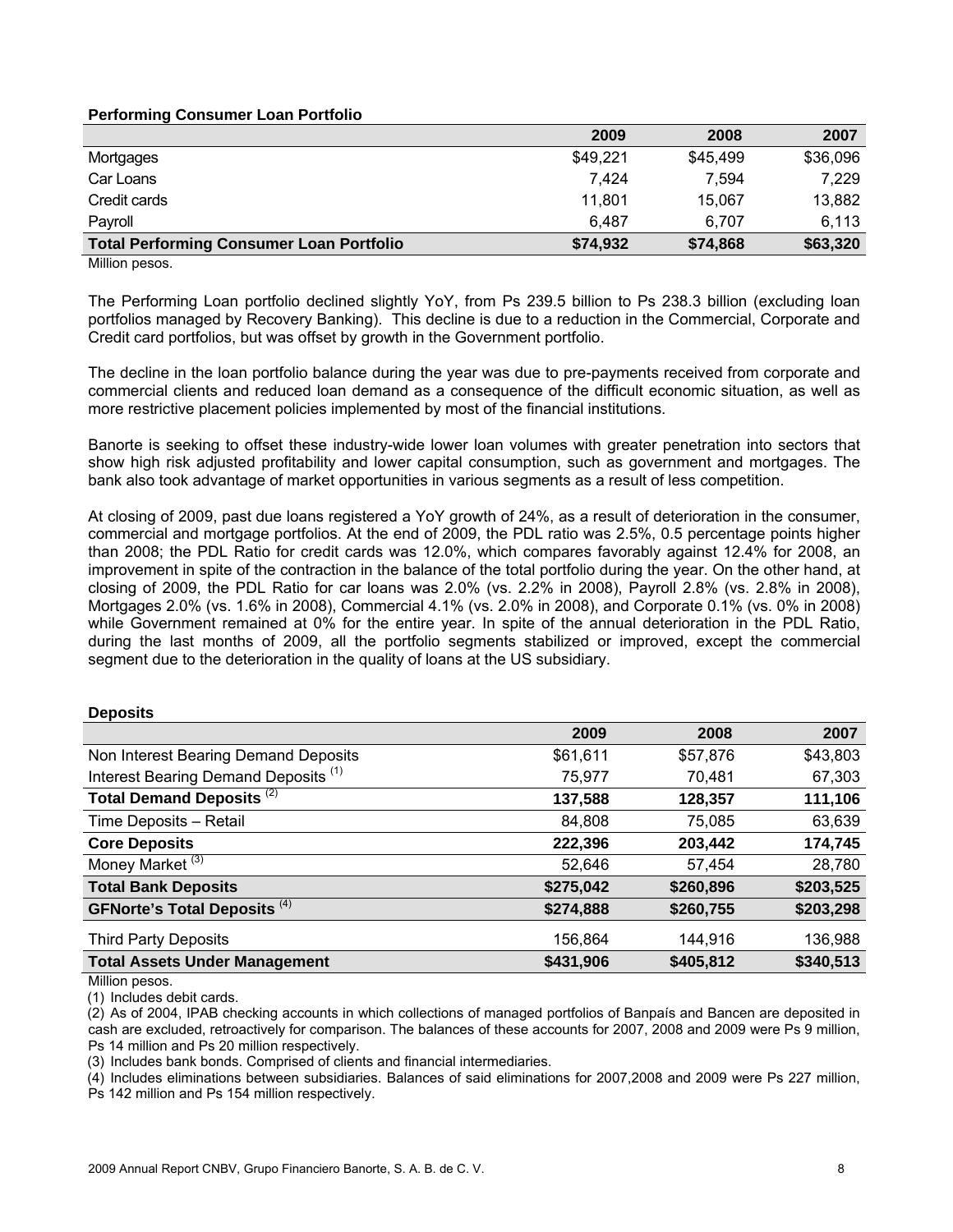At closing of 2009, Total Deposits were Ps 274.8 billion, a 5% YoY increase driven mainly by 7% growth in Demand Deposits, and 13% growth in retail time deposits.

#### **1. Banking Sector**

In 2009 the Banking Sector (100%, including AFORE through the equity participation method) had a Net Income of Ps 5.11 billion, a (22%) YoY decline, due to an increase in loan loss provisions and in non interest expenses resulting from the reclassification of profit sharing as an expense, coupled with reduced growth in net interest income resulting from lower market interest rates.

Net Income of the Banking Sector declined from Ps 6.15 billion in 2007 to Ps 5.11 billion in 2009, a (17%) reduction.

#### **Consolidated Income Statement – Banking Sector**

|                                          | 2009     | 2008     | 2007     |
|------------------------------------------|----------|----------|----------|
| NII before REPOMO                        | \$22,307 | \$21,662 | \$17,152 |
| + REPOMO-margin                          |          |          | (265)    |
| = NII before credit risks                | 22,307   | 21,662   | 16,888   |
| - Preventive Provisions for Loan Losses  | 8,164    | 6,722    | 2,588    |
| - Loan Loss Sharing Provisions Fobaproa  |          |          |          |
| = NII adjusted for Credit Risk           | 14,143   | 14,940   | 14,300   |
| + Non Interest Income                    | 7,181    | 6,512    | 5,929    |
| = Total Operating Income                 | 21,323   | 21,452   | 20,228   |
| - Non Interest Expenses                  | 15,412   | 14,191   | 12,945   |
| = Net Operating Income                   | 5,912    | 7,261    | 7,284    |
| - Other Revenues (Expenses) net          | 852      | 2,487    | 1,903    |
| = Pre-Tax Income                         | 6,763    | 9,748    | 9,187    |
| - Income Tax and Profit Sharing          | 2,350    | 3,428    | 3,509    |
| - Tax on Assets                          |          |          |          |
| - Deferred Income Tax and Profit Sharing | (543)    | (198)    | (450)    |
| = Net Income before Subsidiaries         | 4,956    | 6,518    | 6,129    |
| + Subsidiaries' Net Income               | 161      | 113      | 87       |
| = Net Income for Continuous Operations   | 5,117    | 6,631    | 6,216    |
| + Extraordinary items, net               |          |          |          |
| - Minority Interest                      |          | 88       | 64       |
| = Net Income                             | \$5,117  | \$6,543  | \$6,151  |

Million pesos.

Does not include Afore results, which are included in Subsidiaries' Revenues through the participation method.

Figures in the Banking Sector's Net Income Statement do not include Pronegocio numbers from January to August of 2009, which are consolidated in GFNorte, as its merger with Banco Mercantil del Norte had not yet been realized.

The following is a breakdown of the most important items of the P&L:

#### **Net Interest Income**

|                                            | 2009      | 2008      | 2007      |
|--------------------------------------------|-----------|-----------|-----------|
| Interest Income                            | \$43,286  | \$48,027  | \$38,707  |
| <b>Interest Expenses</b>                   | 21,517    | 26,857    | 21,793    |
| Loan Fees Charged                          | 571       | 493       | 239       |
| Fees Paid                                  | 33        |           |           |
| Net Income before REPOMO                   | \$22,307  | \$21,662  | \$17,152  |
| <b>Average Earnings Assets</b>             | \$525,686 | \$324,109 | \$226,505 |
| % Net Interest Income (NIM) <sup>(1)</sup> | 4.2%      | 6.7%      | 7.6%      |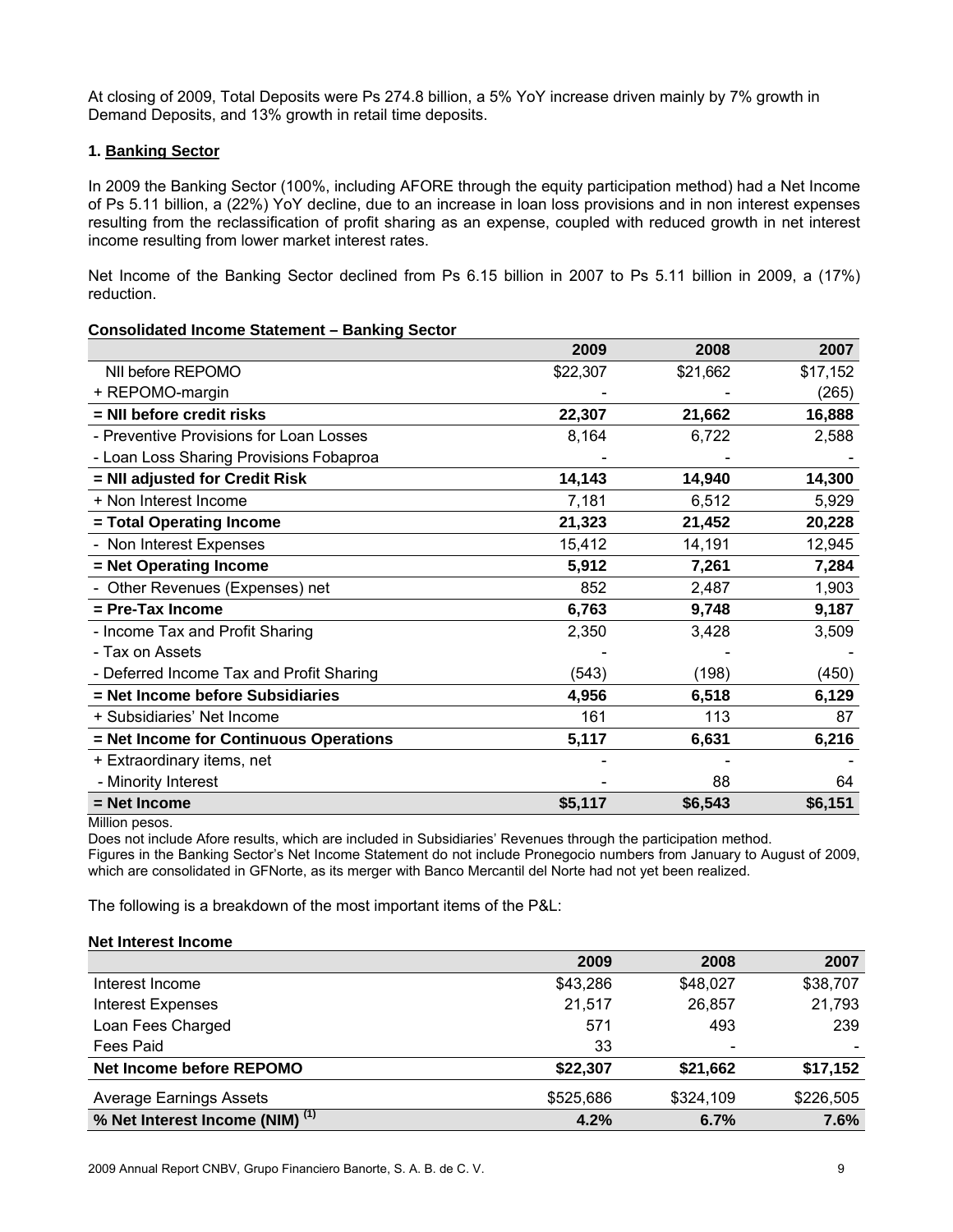(1) Net interest income before REPOMO from the Productive Assets Average of the period.

During 2009, Net Interest Income before Repomo was Ps 22.30 billion, a 3% YoY increase, resulting from reduced interest expenses due to 9% YoY growth in demand deposits.

|                                            | 2009    | 2008    | 2007    |
|--------------------------------------------|---------|---------|---------|
| + Fund Transfers                           | \$248   | \$222   | \$229   |
| + Account Management Fees                  | 946     | 998     | 976     |
| + Fiduciary                                | 254     | 295     | 270     |
| + Income from Acquired Portfolios          | 818     | 734     | 575     |
| + Electronic Banking Services              | 1,030   | 1,009   | 944     |
| + Credit Card Fees                         | 2,310   | 2,533   | 2,132   |
| + Fobaproa Fees <sup>(1)</sup>             |         |         | 4       |
| + Other Fees Charged                       | 868     | 993     | 911     |
| <b>Fees Charged on Services</b>            | 6,476   | 6,785   | 6,041   |
| + Fund Transfers                           | 21      | 19      | 17      |
| + Other Fees Paid                          | 1,215   | 1,132   | 993     |
| + Expenses from Acquired Portfolios        |         |         |         |
| <b>Fees Paid on Services</b>               | 1,237   | 1,151   | 1,010   |
| $=$ Net Fees                               | 5,239   | 5,634   | 5,031   |
| + Foreign Exchange                         | 875     | 779     | 506     |
| + Securities - Realized Gains              | 237     | 114     | 67      |
| + Securities - Unrealized Gains            | (158)   | (16)    | 325     |
| = Trading Income                           | 953     | 878     | 898     |
| <b>Other Operating Revenues (Expenses)</b> | 987     |         |         |
| = Non Interest Income                      | \$7,181 | \$6,512 | \$5,929 |

Million pesos.

(1) Includes fees received by Recovery Banking and by the Bank.

The following table shows a breakdown of the non-interest income:

|                                     | 2009    | 2008                     | 2007    |
|-------------------------------------|---------|--------------------------|---------|
| Services                            | \$4,423 | \$4,899                  | \$4,451 |
| Recovery                            | 818     | 735                      | 580     |
| Trading                             | 953     | 878                      | 898     |
| Other Operating Revenues (Expenses) | 987     | $\overline{\phantom{a}}$ |         |
| Non Interest Income                 | \$7,181 | \$6,512                  | \$5,929 |
| $\blacksquare$                      |         |                          |         |

Million pesos.

Non-Interest Income for 2009 reached Ps 7.18 billion, 10% higher YoY, driven by increased revenues from trading and the reclassification of revenues from previously written-off loans to "Other Operating Revenues (Expenses)" in accordance with the new accounting criteria which came into effect in April 2009:

- Service Fees: reached Ps 4.42 billion in 2009, a (10%) YoY decline due to a contraction in diverse items as a result of an adverse economic environment and new regulatory dispositions.
- Recoveries: revenues in this item totaled Ps 818 million, an 11% YoY growth due to favorable dynamics in revenues from investment projects and the accounting reclassification of recoveries of previously written-off loans as non interest income.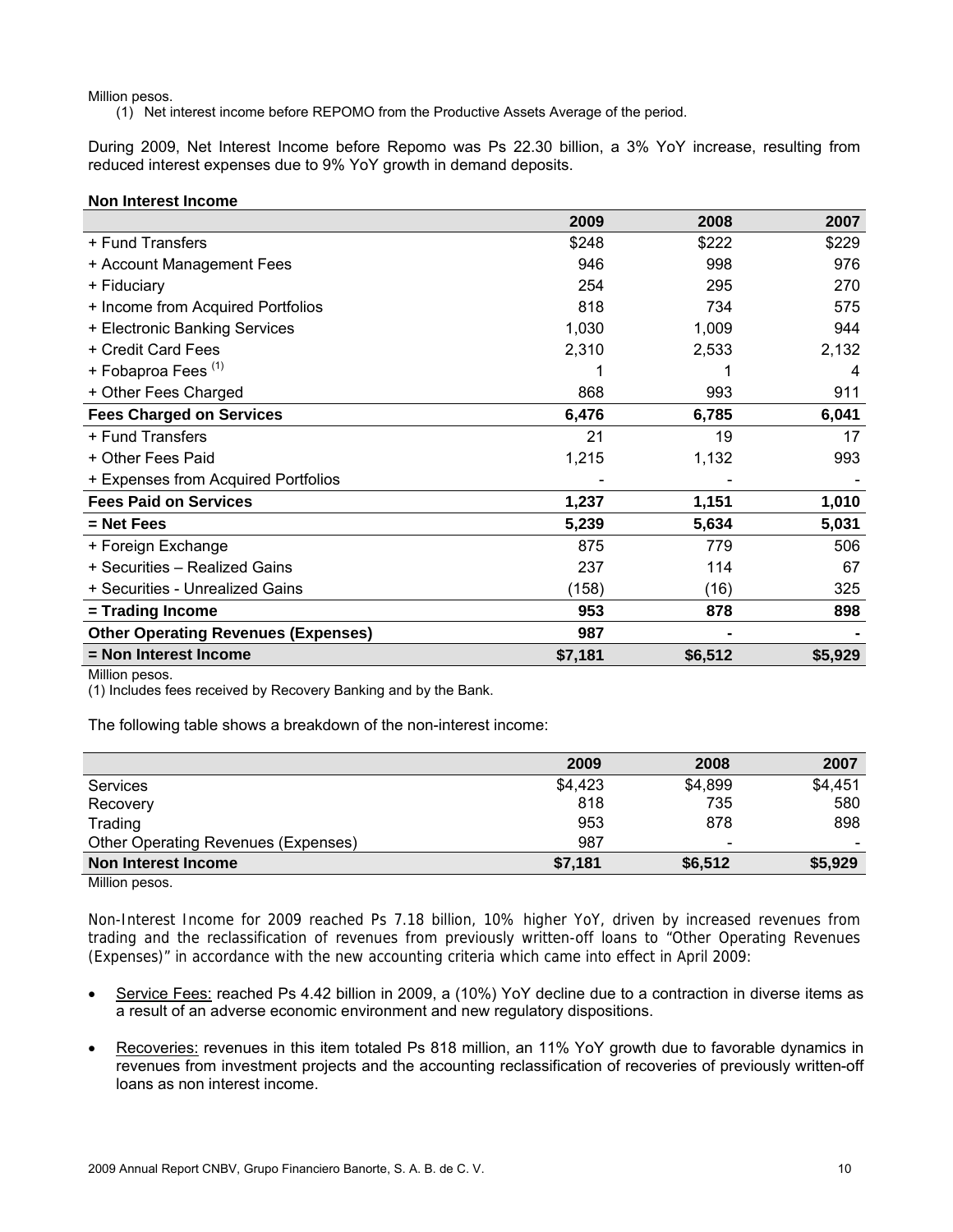• Trading: revenues under this item totaled Ps 953 million, a 9% YoY increase, mainly due to the favorable dynamics in FX transactions as consequence of the higher volatility of this period and, to a lesser degree, to securities' trading.

#### **Non Interest Expenses**

|                                            | 2009     | 2008     | 2007     |
|--------------------------------------------|----------|----------|----------|
| <b>Personnel Expenses</b>                  | \$6,156  | \$5,812  | \$5,581  |
| <b>Professional Fees</b>                   | 1,425    | 1,163    | 908      |
| Administrative and Promotional Expenses    | 4,005    | 4,213    | 3,903    |
| Rents, Depreciations and Amortizations     | 1,329    | 1,285    | 1,286    |
| Other Taxes                                | 756      | 780      | 493      |
| Contributions to IPAB                      | 1.073    | 938      | 774      |
| Employee Profit Sharing PTU <sup>(1)</sup> | 668      |          |          |
| <b>Non Interest Expenses</b>               | \$15,412 | \$14,191 | \$12,945 |

Million pesos.

(1) Changes in accounting criteria as of April 2009 resulted in caused and deferred PTU being registered as non interest expenses.

Non interest expenses for 2009 grew by 9% YoY, mainly due to the new accounting criteria in effect which resulted in the reclassification of PTU as an expense as of April 2009, as well as to increases in personnel expenses, professional fees and contributions to IPAB.

#### **Non Operating Income and Expense**

|                                   | 2009  | 2008    | 2007    |
|-----------------------------------|-------|---------|---------|
| + Other Revenues                  | \$950 | \$1,404 | \$830   |
| + Foreign Exchange                |       |         |         |
| + Recoveries                      | 509   | 1,786   | 1,826   |
| + REPOMO - Other Revenues         |       |         |         |
| = Non Operating Income            | 1,459 | 3,190   | 2,659   |
| - Other Expenses                  | (607) | (703)   | (374)   |
| - Foreign Exchange                |       |         |         |
| - REPOMO - Other Expenses         |       |         | (383)   |
| = Non Operating Expenses          | (607) | (703)   | (756)   |
| = Non Operating Income (Expenses) | \$852 | \$2,487 | \$1,903 |

Million pesos.

The amount reported for 2009 was Ps 852 million, a (66%) YoY reduction, due to the booking in 2008 of nonrecurring income from the sale of VISA and INDEVAL shares which were registered in 2008, as well as the reclassification of recoveries from proprietary loans as "Other Operating Income (Expense)" in Non Interest Income resulting from changes in the accounting criteria that became effective in April 2009; and to income tax recoveries registered in 2008, resulting from a change in accounting criteria for the deduction of loan portfolios and the accumulation of loan origination fees, as well as lower liberation of reserves in various items.

#### **Performing Loan Portfolio**

|                 | 2009     | 2008     | 2007     |
|-----------------|----------|----------|----------|
| Commercial      | \$72,219 | \$80,170 | \$63,448 |
| Consumer        | 74,924   | 74,863   | 63,315   |
| Corporate       | 42,037   | 48,597   | 39,681   |
| Government      | 38,982   | 26,977   | 17,948   |
| <b>Subtotal</b> | 228,162  | 230,607  | 184,391  |
| Recovery Bank   | 666      | 794      | 1,147    |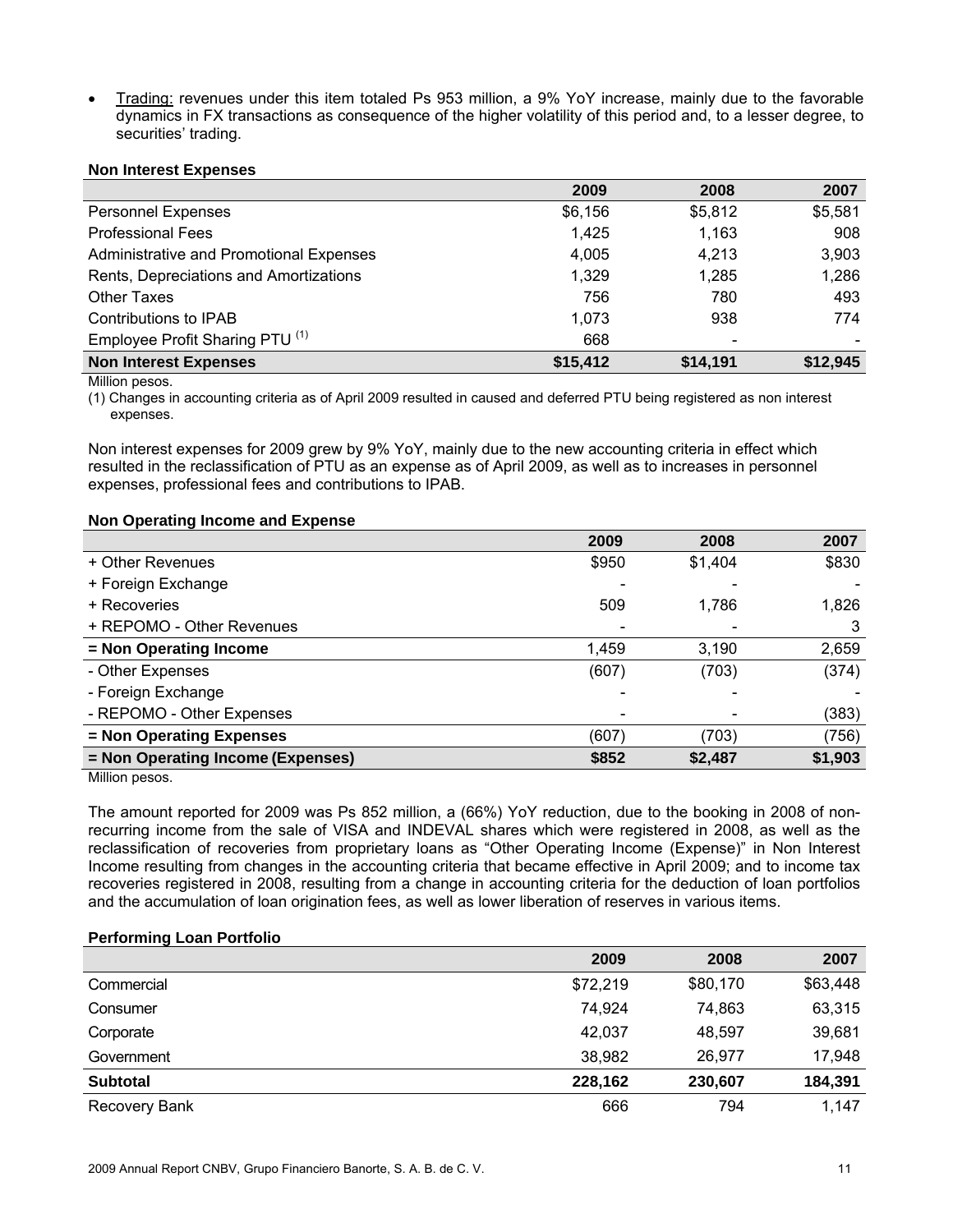| <b>Total Performing Loans</b> | \$228,828 | \$231,401                    | \$185,538 |
|-------------------------------|-----------|------------------------------|-----------|
| Fobaproa / IPAB Portfolio     |           | $\qquad \qquad \blacksquare$ |           |
| Past Due Loans                | 6.051     | 4.836                        | 2.744     |
| % Past Due Loans              | 2.6%      | 2.0%                         | 1.5%      |
| Million pesos.                |           |                              |           |

#### **Performing Consumer Loan Portfolio**

|                                                 | 2009     | 2008     | 2007     |
|-------------------------------------------------|----------|----------|----------|
| Mortgages                                       | \$49,221 | \$45,499 | \$36,096 |
| Car Loans                                       | 7.424    | 7,589    | 7.224    |
| Credit cards                                    | 11,801   | 15.067   | 13,882   |
| Payroll                                         | 6.479    | 6.707    | 6,113    |
| <b>Total Performing Consumer Loan Portfolio</b> | \$74,924 | \$74,863 | \$63,315 |
| .                                               |          |          |          |

Million pesos.

Total Performing loans declined slightly YoY, from Ps 230.6 billion in 2008 to Ps 228.2 billion; excluding the loan portfolio managed by the Recovery Bank. This decline was reflected mainly in the Commercial, Corporate and Credit card portfolios, and was offset by growth in the Government portfolio.

At closing of 2009, past due loans grew by 25% YoY, resulting from deterioration in the Consumer, Commercial and Mortgage portfolios. At the end of 2009, the past due loan ratio was 2.6%, 0.6 percentage points higher than in 2008.

#### **Deposits**

|                                                 | 2009      | 2008      | 2007      |
|-------------------------------------------------|-----------|-----------|-----------|
| Non Interest Bearing Demand Deposits            | \$61,611  | \$57,876  | \$43,803  |
| Interest Bearing Demand Deposits <sup>(1)</sup> | 75,977    | 70,481    | 67,303    |
| Demand Deposits <sup>(2)</sup>                  | 137,588   | 128,357   | 111,106   |
| Time Deposits - Retail                          | 84,808    | 75,085    | 63,639    |
| <b>Core Deposits</b>                            | 222,396   | 203,442   | 174,745   |
| Money Market <sup>(3)</sup>                     | 52,646    | 57,454    | 28,780    |
| <b>Total Bank Deposits</b>                      | \$275,042 | \$260,896 | \$203,525 |
| <b>Third Party Deposits</b>                     | 156,864   | 144,916   | 136,988   |
| <b>Total Assets Under Management</b>            | \$431,906 | \$405,812 | \$340,513 |

Million pesos.

(1) Includes debit cards.

(2) As of 2004, IPAB checking accounts in which collections of managed portfolios of Banpaís and Bancen are deposited in cash are excluded, retroactively for comparison. The balances of these accounts for 2007, 2008 and 2009 were Ps 9 million, Ps 14 million and Ps 20 million respectively.

(3) Includes bank bonds. Comprised of clients and financial intermediaries.

At year end, Total Bank Deposits were Ps 275.0 billion, 5% more than in 2008, driven mainly by a 7% growth in Demand Deposits and 13% growth in Retail Time Deposits.

#### **2. Broker Dealer**

|                        | 2009  | 2008  | 2007  |
|------------------------|-------|-------|-------|
| <b>Brokerage House</b> |       |       |       |
| Net Income             | \$203 | \$183 | \$288 |
| Stockholders' Equity   | 1,396 | 1,143 | 1.020 |
| Assets                 | 5,273 | 1,662 | 1,333 |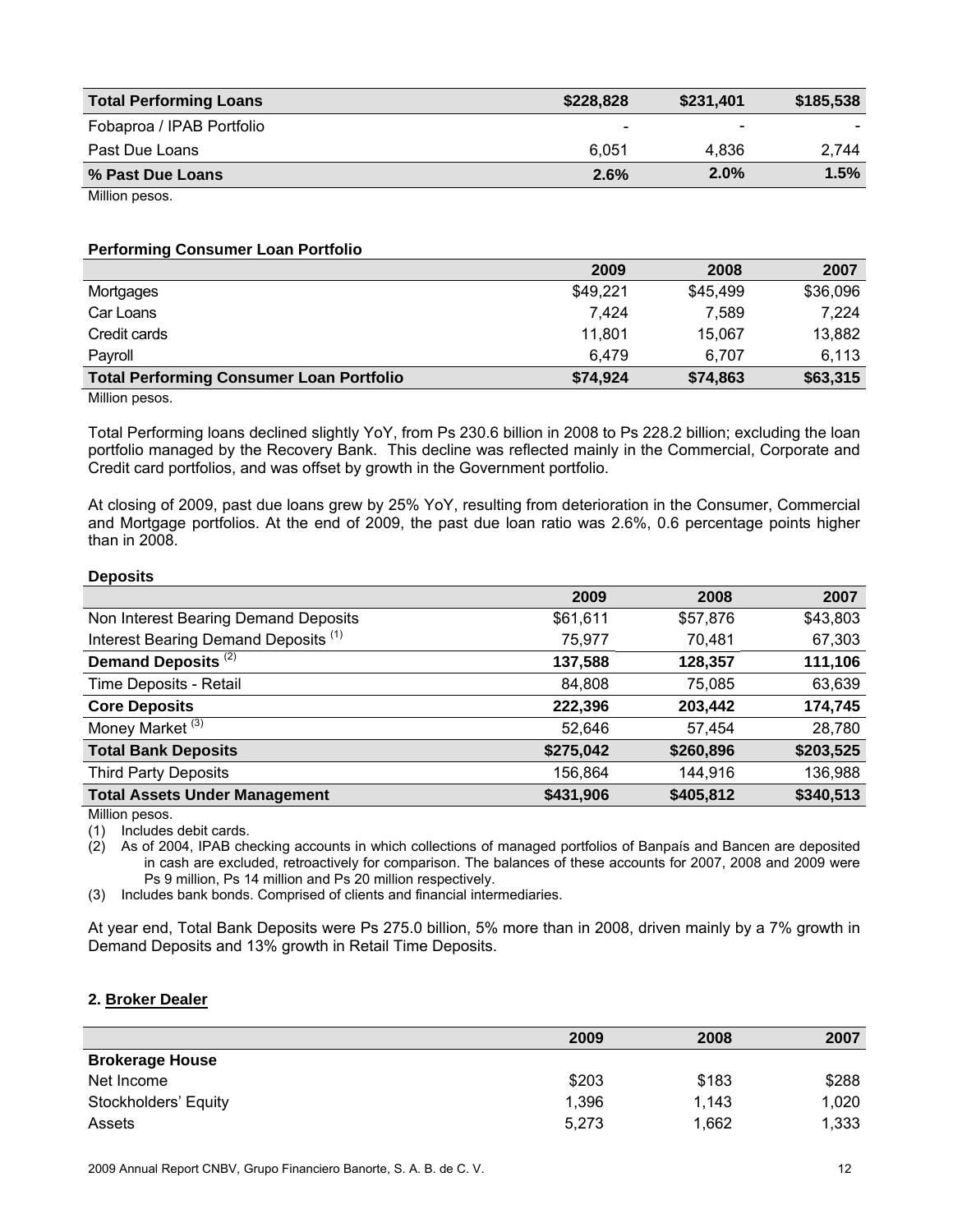| Assets Under Management | 135,621 | 119,286 | 180,972 |
|-------------------------|---------|---------|---------|
| Million posos           |         |         |         |

The Broker-dealer reported a net profit of Ps 203 million in 2009, an 11% YoY increase as a result of greater income from private banking, investment banking, and also higher growth in revenues relative to expenses, which offset the negative impact on results from recognizing tax contingencies of previous fiscal years.

#### **3. Long Term Savings**

|                         | 2009   | 2008   | 2007   |
|-------------------------|--------|--------|--------|
| <b>Afore</b>            |        |        |        |
| Net Income              | \$288  | \$189  | \$165  |
| <b>Total Equity</b>     | 1,340  | 1,052  | 963    |
| Assets                  | 1,557  | 1,218  | 1,102  |
| <b>AUM</b>              | 71,616 | 56,186 | 58,131 |
| <b>Insurance</b>        |        |        |        |
| Net Income              | \$438  | \$476  | \$334  |
| <b>Total Equity</b>     | 2,370  | 2,130  | 1,827  |
| Assets                  | 12,257 | 11,306 | 10,864 |
| <b>Annuities</b>        |        |        |        |
| Net Income              | \$31   | \$33   | \$266  |
| <b>Total Equity</b>     | 1,016  | 985    | 1,121  |
| Assets<br><b>B.A.L.</b> | 18,212 | 14,833 | 11,083 |

Million pesos.

The **Afore** reported an accumulated Net Income of Ps 288 million (51% corresponds to Banorte), reflecting a 52% YoY increase, due to significant growth in financial products and containment of sales related expenses. At year end, the Afore had a total of 3,889,895 affiliates, representing 9.9% of the total affiliates in the system and 9.8% of certified accounts.

**Insurance** profits were Ps 438 million for 2009 (51% corresponds to GFNorte), an (8%) YoY decline, due to increased reserves for fiscal contingencies and lower deferred taxes.

Net Income for **Annuities** was Ps 31 million in 2009 (51% corresponds to GFNorte), a 7% YoY decline, as a result of less deductions from inflationary adjustments, as well as lower deferred taxes.

#### **4. Other Finance Companies**

|                                      | 2009   | 2008   | 2007   |
|--------------------------------------|--------|--------|--------|
| Leasing and Factoring <sup>(1)</sup> |        |        |        |
| Net Income                           | \$403  | \$313  | \$247  |
| Equity                               | 1,486  | 1,184  | 991    |
| <b>Total Portfolio</b>               | 13,461 | 13,874 | 12,222 |
| Past Due Loans                       | 103    | 74     | 37     |
| Assets                               | 13,434 | 14,001 | 12,447 |
| Warehousing                          |        |        |        |
| Net Income                           | \$22   | \$23   | \$15   |
| Equity                               | 144    | 124    | 101    |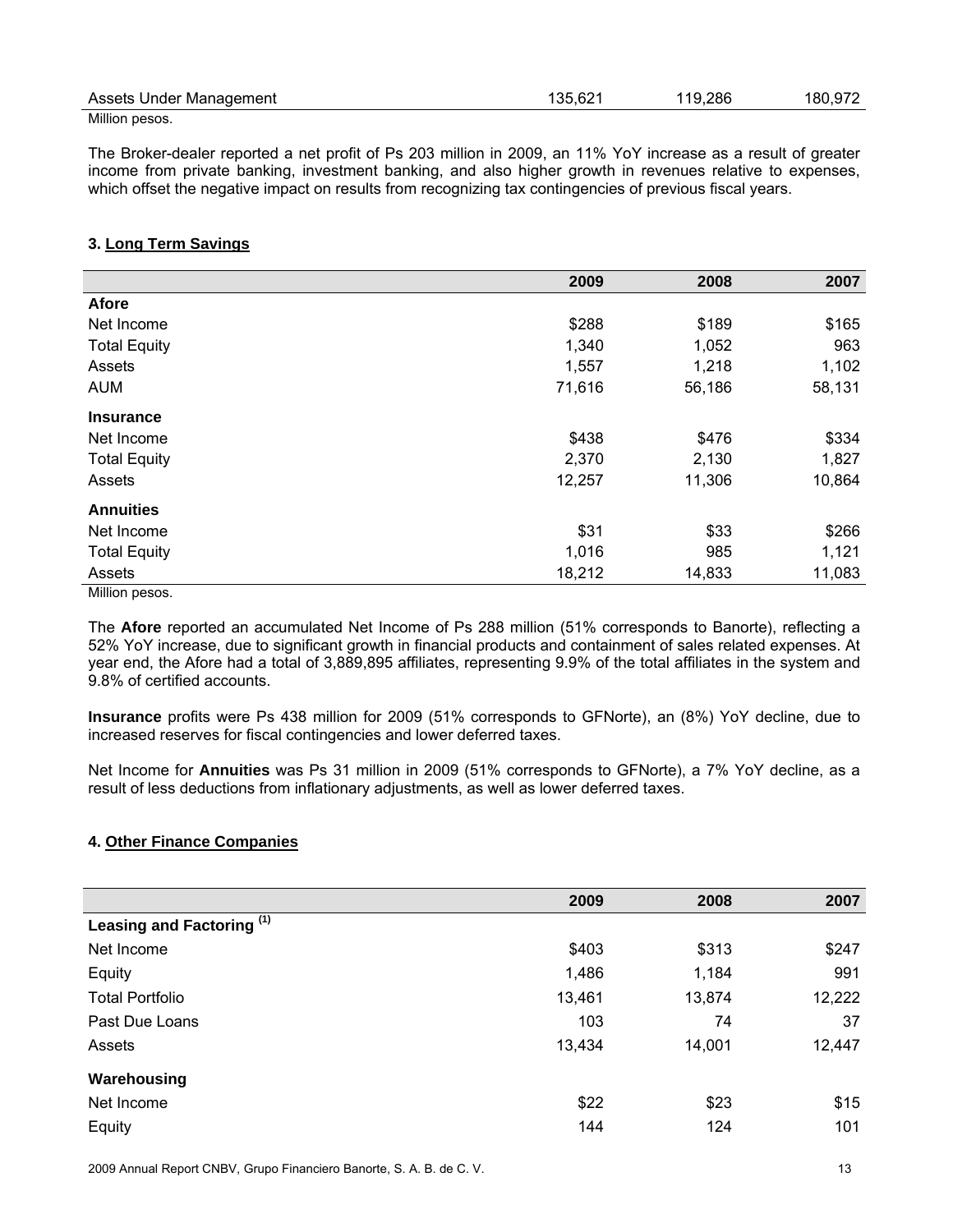| Inventories                    | 119                          | 165                      | $\overline{7}$           |
|--------------------------------|------------------------------|--------------------------|--------------------------|
| Assets                         | 211                          | 321                      | 140                      |
| Bonding Company <sup>(2)</sup> |                              |                          |                          |
| Net Income                     | $\qquad \qquad \blacksquare$ |                          | \$9                      |
| Equity                         | $\,$                         | $\,$                     | $\overline{\phantom{0}}$ |
| Assets                         | $\overline{\phantom{a}}$     | $\overline{\phantom{0}}$ | $\overline{\phantom{0}}$ |
| .                              |                              |                          |                          |

(1) The Leasing and Factoring merger became effective as of February 2008.

 $(2)$  On March 30<sup>th</sup>, 2007 GFNorte announced the separation of Fianzas Banorte, the bonding company, prior to its sale. Profits for 2007 correspond to the first three months of the year that this company was still part of the Group.

On February 2008, the leasing and factoring companies were merged under a regulated Multi-purpose financial corporation (SOFOM). Among other things, this merger enables the merged entity to optimize the use of capital, improve its leverage capacity and achieve higher credit ratings. Results of both companies are presented on a consolidated basis as of 1Q08 under the denomination "Arrendadora y Factor Banorte, S.A. de C.V."

**Leasing and Factoring** reported profits of Ps 403 million in 2009, 27% higher YoY, due to an increase in financial margins. At closing of 2009, the Past-Due Loan Ratio was 0.8%, while the Capitalization Ratio was 11.06%.

On November  $28<sup>th</sup>$ , 2008, the Ministry of Finance (SHCP) modified the authorization given to Almacenadora Banorte to constitute and operate as a General Deposit Warehouse, given the increase in the fixed portion of its Stockholders' equity for Ps 31,780,651 which was approved by the Extraordinary Stockholders' Meeting held on October 1st, 2008.

**Warehousing** accumulated net income of Ps 22 million in 2009, a (2%) YoY decline, however, the profits of Ps 20.9 million for 2008 included a depreciation adjustment of Ps 2.1 million. On a comparable basis, the net income for 2009 reflects an 8% YoY increase, mainly from higher inventories and warehousing fitting services. At closing of 2009, the Capitalization Ratio was of 8.67% considering Ps 1.63 billion in total assets-at-risk certificates. Banorte's Warehouse ranked 4th among the 20 Warehousing Companies in terms of Net Income at closing of 2009.

#### **5. Micro Lending**

|                        | 2009                         | 2008    | 2007   |
|------------------------|------------------------------|---------|--------|
| Pronegocio             |                              |         |        |
| Net Income             | \$15                         | (\$120) | (\$30) |
| Equity                 | $\overline{\phantom{0}}$     | 48      | 51     |
| <b>Total Portfolio</b> | $\overline{\phantom{0}}$     | 269     | 585    |
| Past Due Loans         | $\qquad \qquad \blacksquare$ | 38      | 112    |
| Assets<br>.            | $\overline{\phantom{a}}$     | 433     | 653    |

Million pesos.

The Board of Directors' Meeting held on January 29th, 2009, approved the merger of Banco Mercantil del Norte as the merging company, with Créditos **Pronegocio**, S.A. de C.V., as the merged entity. Since this resolution was approved, there has been a gradual transfer of expenses to the bank and the relocation of performing clientele of the SOFOM to other Banorte products. The final merger agreement was signed on August 31st, 2009, after receiving the necessary authorizations from the regulating authorities.

The merger process required a specific work plan to reduce the financial impact on Banorte's long term capitalization process of this company, as well as the absorption of recurring losses for several fiscal years.

The work plan concluded in December 2009 and included among its objectives the closing of all branches and the reduction of the financial impact. In accordance with this plan, all branches were closed at the end of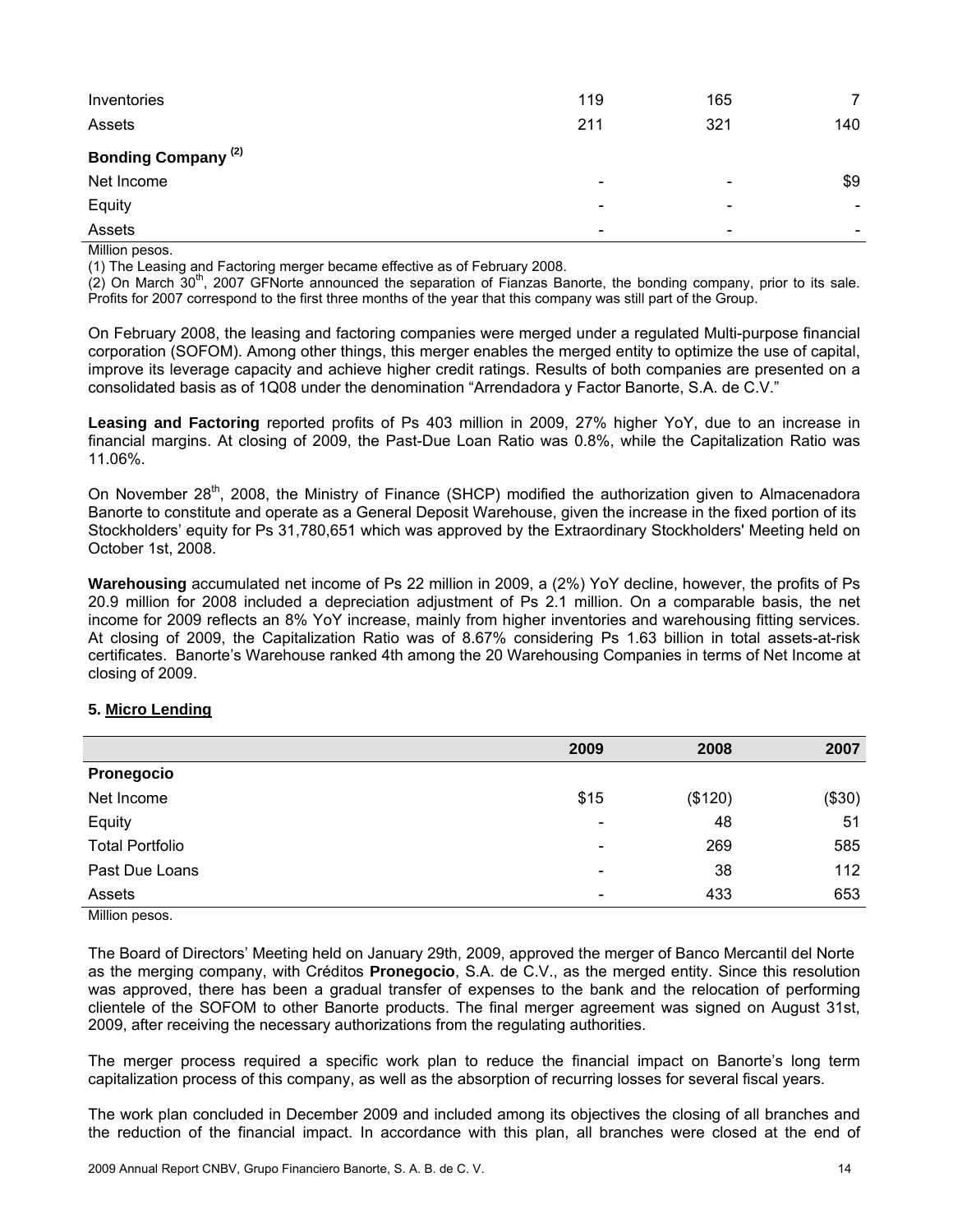September 2009 and the financial impact has been reduced to almost Ps 265 million. This cost could decrease even further if the loan portfolio continues to be controlled and recovery of existing portfolio balances continues.

As of January 2010, the Asset Recovery unit will be in charge of monitoring the recovery of the remaining portfolio through third parties.

#### **B) FINANCIAL SITUATION, LIQUIDITY AND CAPITAL RESOURCES**

#### **NET INCOME AND PROFITABILITY INDEXES**

#### **GFNorte Equity** (\*)

|                                                                   | 2009     | 2008     | 2007     |
|-------------------------------------------------------------------|----------|----------|----------|
| Paid-in Capital                                                   | 11,956   | 11,941   | 11,965   |
| Premium of Subscribed & Issued Shares                             | 1,526    | 1,468    | 1,272    |
| <b>Subscribed Capital</b>                                         | \$13,481 | \$13,409 | \$13,237 |
| <b>Capital Reserves</b>                                           | 3,154    | 2,720    | 2,452    |
| <b>Retained Earnings</b>                                          | 20,681   | 16,935   | 21,379   |
| Surplus (Deficit) from Valuation of Securities Available for Sale | 206      | (550)    |          |
| Results from Valuation of Hedging Instruments                     | (1, 369) |          |          |
| Results from Conversions of Foreign Operations                    | (641)    | 1,095    |          |
| Surplus (Deficit) from valuation of equity                        |          |          | (6,380)  |
| Results of Non Monetary Assets:                                   |          |          |          |
| <b>Fixed Assets</b>                                               |          |          |          |
| <b>Permanent Share Investments</b>                                |          | (2,821)  | (5,009)  |
| Accumulated effect of deferred taxes                              |          |          |          |
| Net Income                                                        | 5,854    | 7,014    | 6,810    |
| <b>Earned Capital</b>                                             | \$27,885 | \$24,393 | \$19,252 |
| Minority Interest                                                 | 3,608    | 1,944    | 1,667    |
| <b>Total Stockholders' Equity</b>                                 | \$44,974 | \$39,746 | \$34,156 |
|                                                                   |          |          |          |

Million pesos.

(\*) Does not include Afore.

The Banking Sector (excluding Afore) contributed 87% of the Group's Net Income, reaching Ps 5,11 billion in 2009, (Pronegocio results for January to August 2009 are not included at the bank level, but as part of GFNorte), a (22%) YoY reduction.

#### **Banking Sector Paid-in Capital** (\*)

|                                                                   | 2009     | 2008     | 2007     |
|-------------------------------------------------------------------|----------|----------|----------|
| Paid-in Capital                                                   | 11,488   | 10,955   | 10,955   |
| Premium of Subscribed & Issued Shares                             | 2,490    | 853      | 856      |
| <b>Subscribed Capital</b>                                         | \$13,977 | \$11,808 | \$11,811 |
| <b>Capital Reserves</b>                                           | 4,659    | 4,005    | 3,390    |
| <b>Retained Earnings</b>                                          | 18,339   | 13,426   | 10,536   |
| Surplus (Deficit) from Valuation of Securities Available for Sale | 315      | (237)    | 396      |
| Results on valuation of cash flow derivatives                     | (1,404)  | (1,626)  | (320)    |
| Results from Conversions of Foreign Operations                    | (679)    | 1,123    | 15       |
| Surplus (Deficit) from valuation of equity                        |          |          | (1,938)  |
| Results of Non Monetary Assets:                                   |          |          |          |
| <b>Fixed Assets</b>                                               |          |          |          |
| <b>Permanent Share Investments</b>                                |          | 87       | 91       |
| Accumulated effect of deferred taxes                              |          |          |          |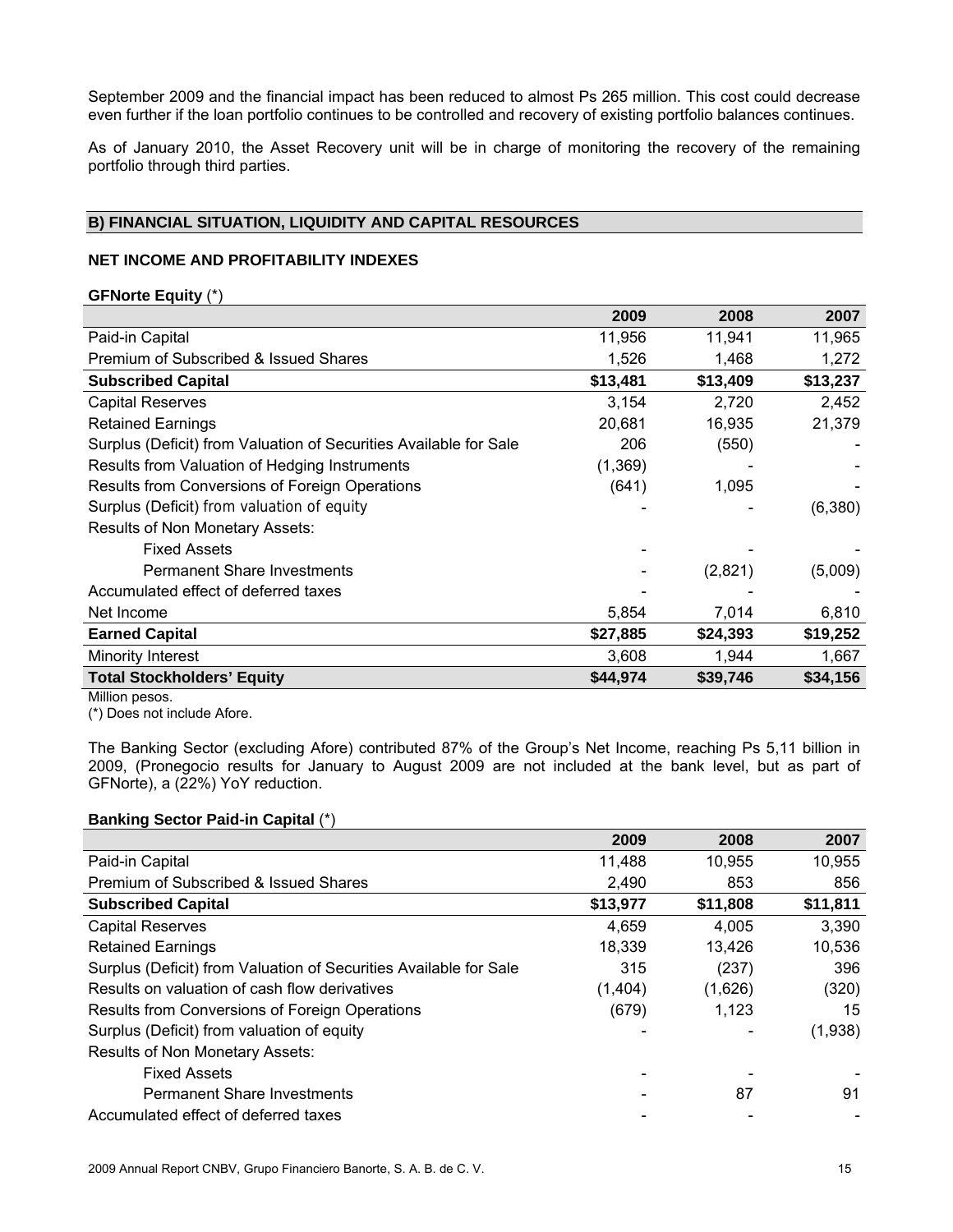| Net Income                        | 5.132    | 6.543    | 6.151    |
|-----------------------------------|----------|----------|----------|
| <b>Earned Capital</b>             | \$26,361 | \$23.320 | \$18,319 |
| Minority Interest                 | 10       | 397      | 310      |
| <b>Total Stockholders' Equity</b> | \$40,348 | \$35,526 | \$30,440 |

#### (\*)Does not include Afore.

#### **Banking Sector Capitalization Ratio**

|                                   | <b>Dec-09</b> | $Dec-08(1)$ | <b>Dec-07</b> |
|-----------------------------------|---------------|-------------|---------------|
| Tier 1 Capital                    | 35,380        | 28,300      | 24,942        |
| <b>Tier 2 Capital</b>             | 14,277        | 17,076      | 8,767         |
| <b>Net Capital</b>                | \$49,657      | \$45,376    | \$33,710      |
|                                   |               |             |               |
| <b>Credit Risk Assets</b>         | 203,305       | 204,884     | 173,505       |
| <b>Credit Risk Ratio</b>          | 24.4%         | 22.1%       | 19.4%         |
| Total Risk Assets <sup>(2)</sup>  | \$296,046     | \$302,279   | \$244,310     |
| <b>Capitalization Ratio</b>       |               |             |               |
| Tier 1                            | 12.0%         | 9.4%        | 10.2%         |
| Tier 2                            | 4.8%          | 5.6%        | 3.6%          |
| <b>Total Capitalization Ratio</b> | 16.8%         | 15.0%       | 13.8%         |

Million pesos.

(1)The Capitalization Ratio reported at closing of 2008 was revised upwards due to an adjustment in the calculation of subordinated obligations as Tier 2.

(2) Includes Market and Operational Risks without inter-company eliminations.

At closing of 2009, the Capitalization Ratio was 16.8% taking into consideration credit and market risks, and 24.4% considering only credit risks. The Tier 1 ratio was 12.0% while Tier 2 was 4.8%. On an annual basis, the capitalization ratio for 2009 was higher than 2008 due to the reinvestment of profits, the IFC investment in Banco Mercantil del Norte's capital and a 2% reduction in Total Risk Assets, which offsets the amortization of subordinated obligations maturing in February 2009, and various impacts on the capital by regulatory and market effects.

#### **Banorte Capitalization Ratio**

|                                         |           |                |               | <b>Classif. to</b> |
|-----------------------------------------|-----------|----------------|---------------|--------------------|
|                                         | Dec-09    | $Dec-08^{(1)}$ | <b>Dec-07</b> | 31-Dec-09          |
| <b>Net Capital</b>                      | 49,657    | 45,376         | 33,710        |                    |
| <b>Credit Risk Assets</b>               | 203,305   | 204.884        | 173.505       |                    |
| Market & Operational Risk Assets        | 92,741    | 97,395         | 70,805        |                    |
| <b>Total Risk Assets</b>                | \$296,046 | \$302,279      | \$244,310     |                    |
| <b>Net Capital / Credit Risk Assets</b> | 24.4%     | 22.1%          | 19.4%         |                    |
| <b>Net Capital / Total Risk Assets</b>  | 16.8%     | 15.0%          | 13.8%         | <b>Category I</b>  |

Million pesos.

(1) The Capitalization Ratio reported at closing of 2008 was revised upwards due to an adjustment in the calculation of subordinated obligations as Tier 2.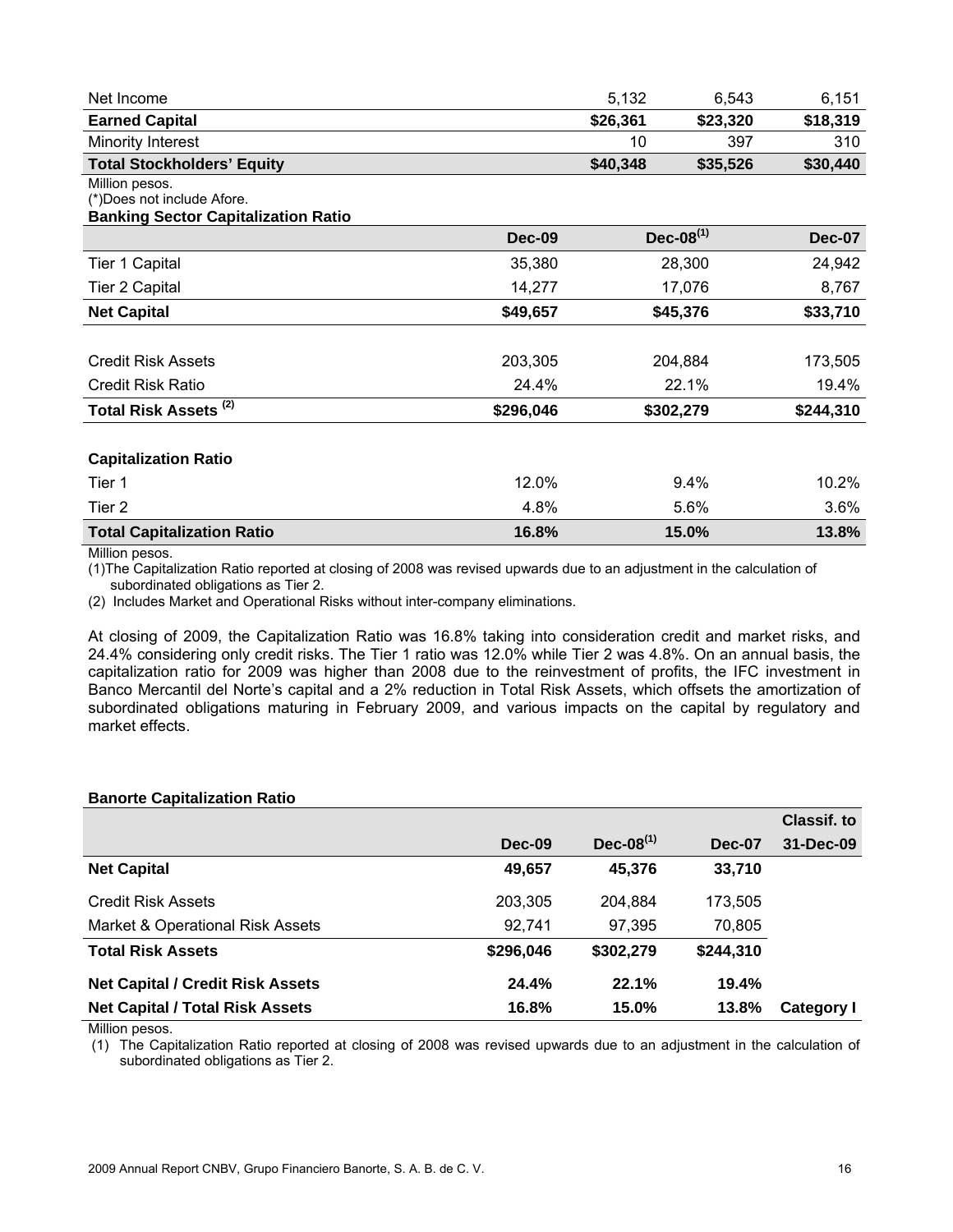#### **CASH FLOW STATEMENT**

The cash flow statement reveals the institution's availability of cash at a certain point in time to meet its obligations with creditors. The structure of the cash flow statement provides details regarding the cash generated by the operations and uses of resources for net financing and the investment program. As of December 2009, Cash and Due from Banks amounted to Ps 59.2 billion, 9% higher compared to the Ps 54.3 billion registered in December 2008.

#### **GFNorte Cash Flow Statement**

|                                                           | 2009           |
|-----------------------------------------------------------|----------------|
| <b>Net Income</b>                                         | \$5,854        |
| Operations that do not generate or require resources:     |                |
| Provisions for credit risks                               | 8,286          |
| Provisions for loan losses                                | 182            |
| Depreciations and Amortizations                           | 954            |
| Provisions                                                | (1,786)        |
| <b>Deferred Taxes</b>                                     | 2,045<br>(313) |
| Undistributed earnings of subsidiaries                    | \$15,222       |
| <b>OPERATING ACTIVITIES:</b>                              |                |
|                                                           |                |
| Change in Margin accounts                                 | (11)           |
| Change in Treasury operations (investments in securities) | 12,312         |
| Change in repo debtor balances                            | 144<br>501     |
| Change in Derivatives (assets)                            |                |
| Change in Loan Portfolio                                  | (8, 167)       |
| Change in acquired collection rights                      | 502<br>364     |
| Change in benefits to be received from securitizations    |                |
| Change in foreclosed assets                               | (94)           |
| Change in other performing assets                         | (969)          |
| <b>Change in Deposits</b>                                 | 15,344         |
| Change in loans from banks and other institutions         | (15, 644)      |
| Change in repo creditor repo balances                     | (7,088)        |
| Change in Derivatives (liabilities)                       | (717)          |
| Change in subordinated obligations                        | (2,481)        |
| Change in other operating liabilities                     | (2,365)        |
| Change in hedging instruments (related to operations)     | 133            |
| Net cash generated from operations                        | \$6,986        |
| <b>INVESTMENT ACTIVITIES:</b>                             |                |
| Receivables from acquisition of property and fixed assets | 259            |
| Payments for acquisition of property and fixed assets     | (1, 447)       |
| Payments for acquisition of subsidiaries                  | (183)          |
| Receivables from other permanent investments              | 1              |
| Payments for acquisition of other permanent investments   | (1)            |
| Receivables from cash dividends                           | 135            |
| Net cash used for investment activities                   | (\$1,236)      |
| <b>FINANCING ACTIVITIES:</b>                              |                |
| Payment of cash dividends                                 | (364)          |
| Repurchase of shares                                      | (451)          |
| Net cash used for financing activities                    | (\$815)        |
| Increase (decrease) in cash and equivalents               | \$4,935        |
| Adjustments to cash flow for variations in exchange rates | (63)           |
| Cash and equivalents at the beginning of the period       | 54,396         |
| Cash and equivalents at the end of the period             | \$59,268       |
| Million posos                                             |                |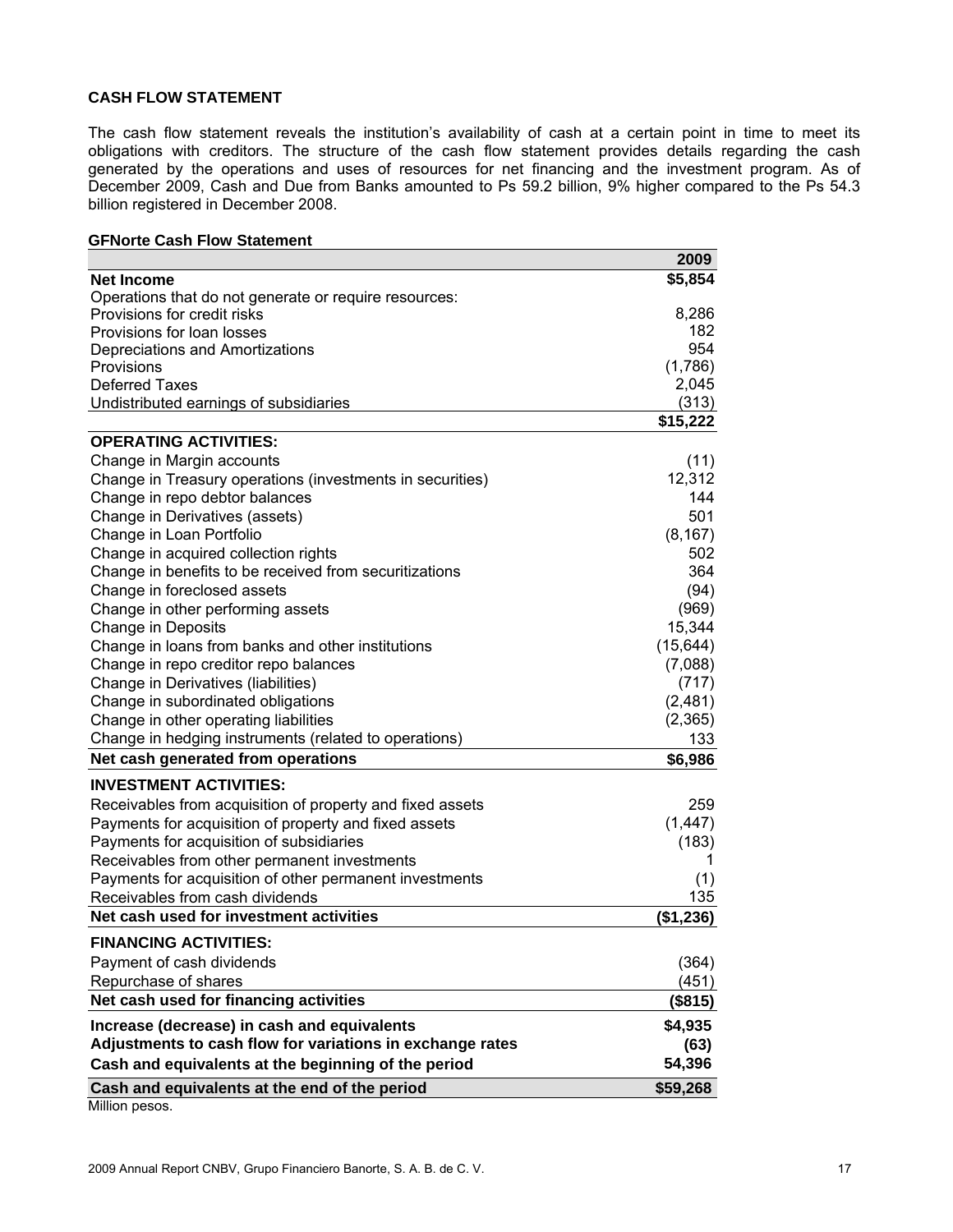#### **GFNorte Cash Flow Statement**

|                                                                            | 2008       |
|----------------------------------------------------------------------------|------------|
| <b>OPERATING ACTIVITIES:</b>                                               |            |
| <b>Net Income</b>                                                          | \$7,014    |
| Items charged to results that do not generate or require use of resources: |            |
| Results of valuation at reasonable value                                   | (268)      |
| Provisions for loan losses                                                 | 6,896      |
| Depreciation and Amortization                                              | 1,099      |
| <b>Deferred Taxes</b>                                                      | (245)      |
| Provision for various obligations                                          | 24         |
| Minority Interest                                                          | 373        |
| Undistributed earnings of subsidiaries                                     | (276)      |
|                                                                            | \$14,617   |
| Change in items related to operations:                                     |            |
| Increase in Deposits                                                       | 57,462     |
| Increase in Loan Portfolio                                                 | (52,095)   |
| Increase in Treasury operations (investment in securities)                 | (220, 239) |
| Decrease (increase) in operations with securities and derivatives          | 194,552    |
| Increase in Ioans from Banks and other institutions                        | 13,960     |
| Increase in deferred taxes                                                 | (12)       |
| Net cash generated from operations                                         | \$8,245    |
| <b>FINANCING ACTIVITIES:</b>                                               |            |
| Subordinated debentures outstanding                                        | 10,403     |
| Repurchase of shares                                                       | 103        |
| Increase in other accounts payable                                         | 1,269      |
| <b>Approved Dividends</b>                                                  | (949)      |
| Net cash generated from financing activities                               | \$10,826   |
| <b>INVESTMENT ACTIVITIES:</b>                                              |            |
| Acquisition of property and fixed assets, net                              | (1,308)    |
| (Increase) decrease in permanent investments in shares                     | (644)      |
| Increase in deferred charges and credits                                   | (1,958)    |
| Increase in foreclosed assets                                              | (478)      |
| (Increase) decrease in other accounts receivable                           | (1,897)    |
| Net cash used in investment activities                                     | (\$6,285)  |
| Increase in cash and equivalents                                           | \$12,786   |
| Cash and equivalents at the beginning of the period                        | 41,610     |
| Cash and equivalents at the end of the period                              | \$54,396   |
| Million pesos.                                                             |            |

#### **DIVIDENDS**

The Annual Ordinary General Shareholders Meeting, held on April 29<sup>th</sup>, 2003, approved a dividend payment policy in which the Board of Directors annually proposes to the General Ordinary Shareholders' Meeting the payment of a dividend of least 15% of the net recurring income, provided that there is no legal impediment and that market conditions and the company's financial situation allows it.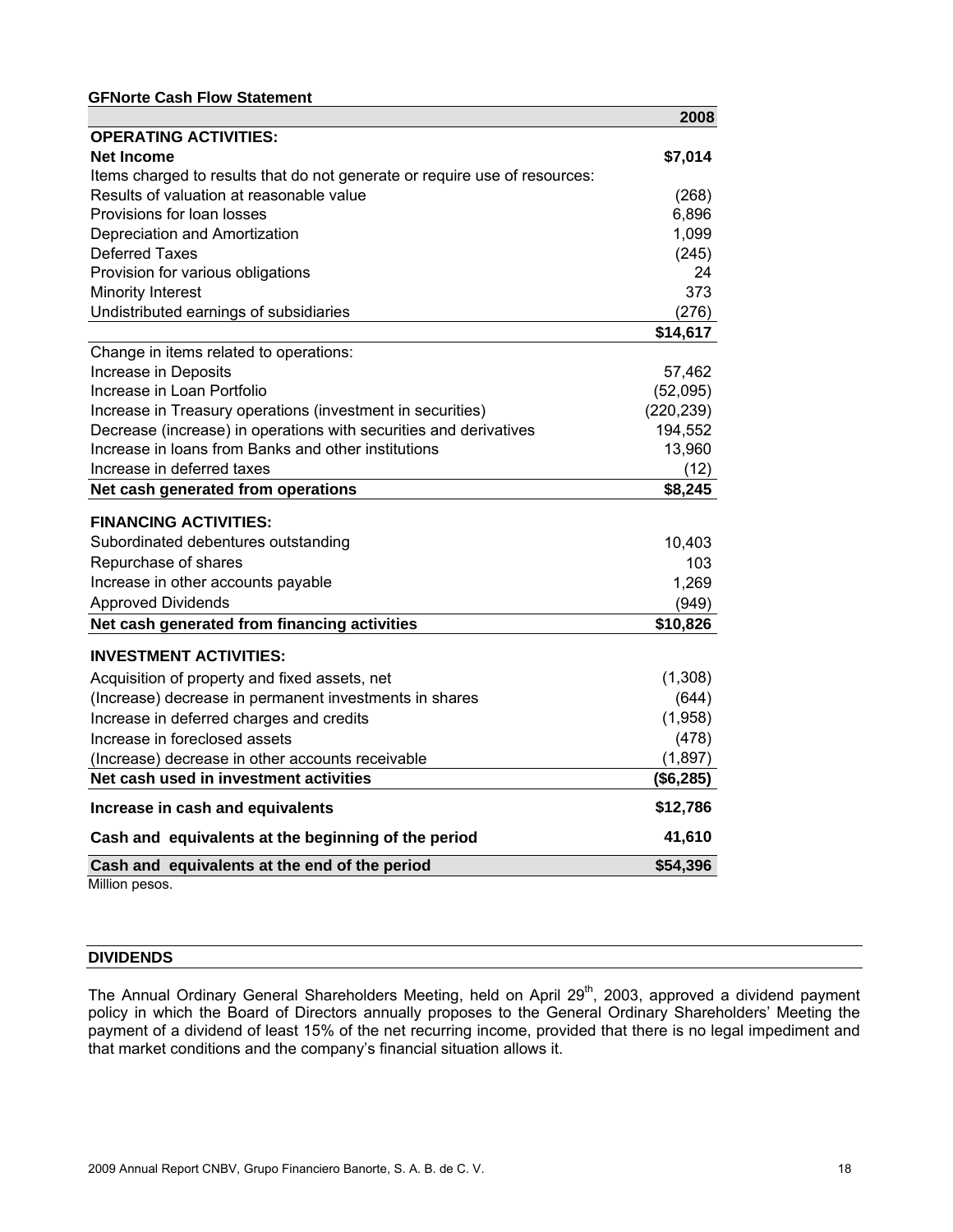#### **POLICIES THAT GOVERN TREASURY ACTIVITIES OF THE BANK (MAIN SUBSIDIARY OF THE FINANCIAL GROUP)**

#### **Regulatory Framework**

- 1. All operations carried out by the Treasury will be executed in strict accordance to regulations set by the regulatory authorities of the Banking Institutions such as Central Bank (BANXICO), National Banking and Securities Commission (CNBV), Ministry of Finance and Public Credit (SHCP), as well as to those established in the Ley de Instituciones de Credito (Law of Credit Institutions).
- 2. The Treasury is subject to the policies regarding thresholds and management of liquidity risks set by the Risk Policies Committee in the manual of Risk Administration.

#### **Treasury Management**

In order to maintain a prudent strategy in the administration of assets and liabilities through stable funding sources, as well as constitute and maintain liquid assets at optimum levels, the Treasurer will monitor the following limits to maintain an appropriate level of liquidity:

- 1. Diversification of funding sources, accessing several markets in order to diversify funding sources.
- 2. Structure liabilities in such a way so as to avoid the accumulation of maturities that significantly influence the administration and control of the resources that the Treasury operates.
- 3. Ensure liquidity in adverse times by tapping long term liabilities.
- 4. Liquid Assets. Maintain a balanced ratio of liquid assets to total assets.
- 5. Additional Liquidity. Maintain a highly liquid inventory of assets to ensure the immediate availability of resources.
- 6. Transfer Prices. The Treasury will have the exclusive faculty to determine and propose to the Risk Policies' Committee the transfer costs of assets and liabilities.

#### **Sources of Financing/International Treasury**

Sources of financing for the International Treasury should be classified in a monthly report indicating the sources of available resources, their use and concentration:

- 1. Public:
	- Checking accounts (via the network of branches and corporations).
- 2. Market:
	- Commercial paper.
	- Cross Currency Swaps
	- Syndicated Loans.
	- Securitizations
	- Deposit Certificates.
- 3. National banks and Development Funds:
	- National banks.
	- Funds.
- 4. Correspondent Banks:
	- Foreign banks.
- 5. Available lines of credit: (not available)
	- Commercial paper.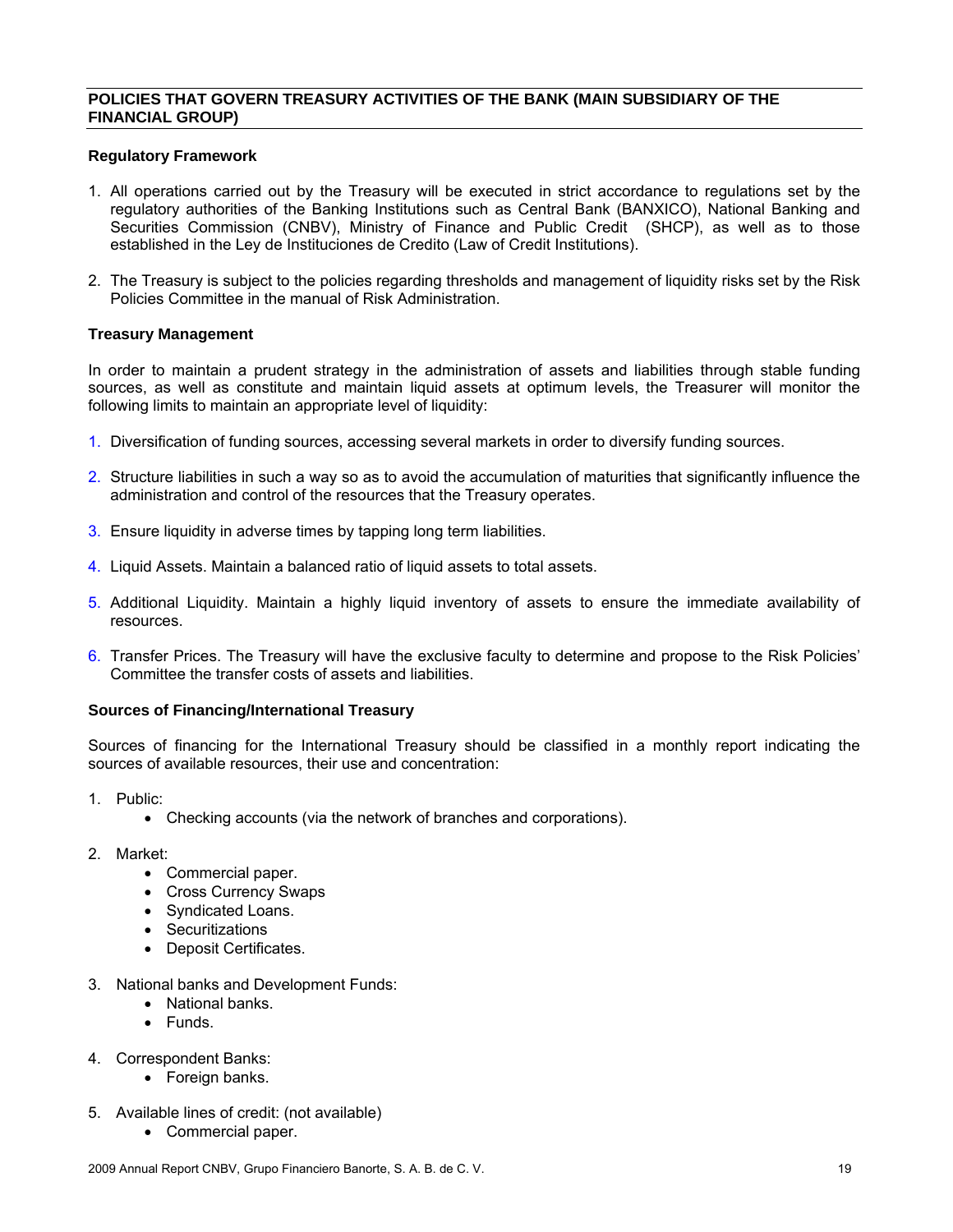- Correspondent Banks.
- a. Through diverse Long Term Financing Programs, proposals will be studied, analyzed and implemented, in order to consolidate an adequate debt profile.
- b. Send the liquidity stress tests results to the authorities and the Head of Risk Control simultaneously, so it can be monitored.
- c. The International Treasury will review the liquidity ratio limits set by the Risk Policies Committee and the authorities on a daily basis.
- d. The International Treasury, in coordination with the Head of Risk Control, will monitor the results of its daily calculations of liquidity coefficients.

#### **PAID AND DEFERRED TAXES**

| <b>Concept</b>                         | To December 31 <sup>st</sup> , 2009 |
|----------------------------------------|-------------------------------------|
| Income Tax (ISR)                       | 2,581                               |
| Profit Sharing (PTU)                   | 677                                 |
| Asset Tax                              | $\mathbf{0}$                        |
| Update in Paid Taxes                   | $\mathbf{0}$                        |
| Deferred Income Tax and Profit Sharing | (536)                               |
| Update in Deferred taxes               | 0                                   |
| <b>Total</b>                           | \$2,722                             |

Million pesos.

| <b>Temporary Asset Differences</b>                                  | <b>ISR</b> | <b>PTU</b> | <b>Net</b> |
|---------------------------------------------------------------------|------------|------------|------------|
| Provisions for possible loan losses                                 | 110        | 0          | 110        |
| Operational loss Uniteller and Banorte USA Corp.                    | 42         | 0          | 42         |
| Non deductable provisions and cumulative income                     | 427        | 135        | 562        |
| Excess book value over fiscal value of repossessed and fixed assets | 308        | 52         | 360        |
| Reducible Profit Sharing                                            | 232        | 77         | 309        |
| Excess of preventive reserves for credit risks on fiscal limit      | 1,332      | 476        | 1,808      |
| <b>Others</b>                                                       | 2          | 0          | 2          |
| <b>Total Assets</b>                                                 | \$2,453    | \$740      | \$3,193    |

| <b>Temporary Liability Differences</b>       | <b>ISR</b> | <b>PTU</b> | <b>Net</b> |
|----------------------------------------------|------------|------------|------------|
| <b>Pension Fund Contributions</b>            | (420)      | (150)      | (570)      |
| Loan Portfolio Acquisitions                  | (656)      | (111)      | (766)      |
| Income tax to pay on UDIS Trust funds        | (40)       | 0          | (40)       |
| Federal Home Loan Bank Dividends             | (2)        | 0          | (2)        |
| Intangibles' amortizations                   | (159)      | (53)       | (212)      |
| Effects of other accounts                    | (149)      | 0          | (149)      |
| Reversal of Sale Costs                       | (4)        | 0          | (4)        |
| Unrealized capital gain from Special Reserve | (38)       | 0          | (38)       |
| <b>Total Liabilities</b>                     | (\$1,468)  | (\$314)    | (\$1,782)  |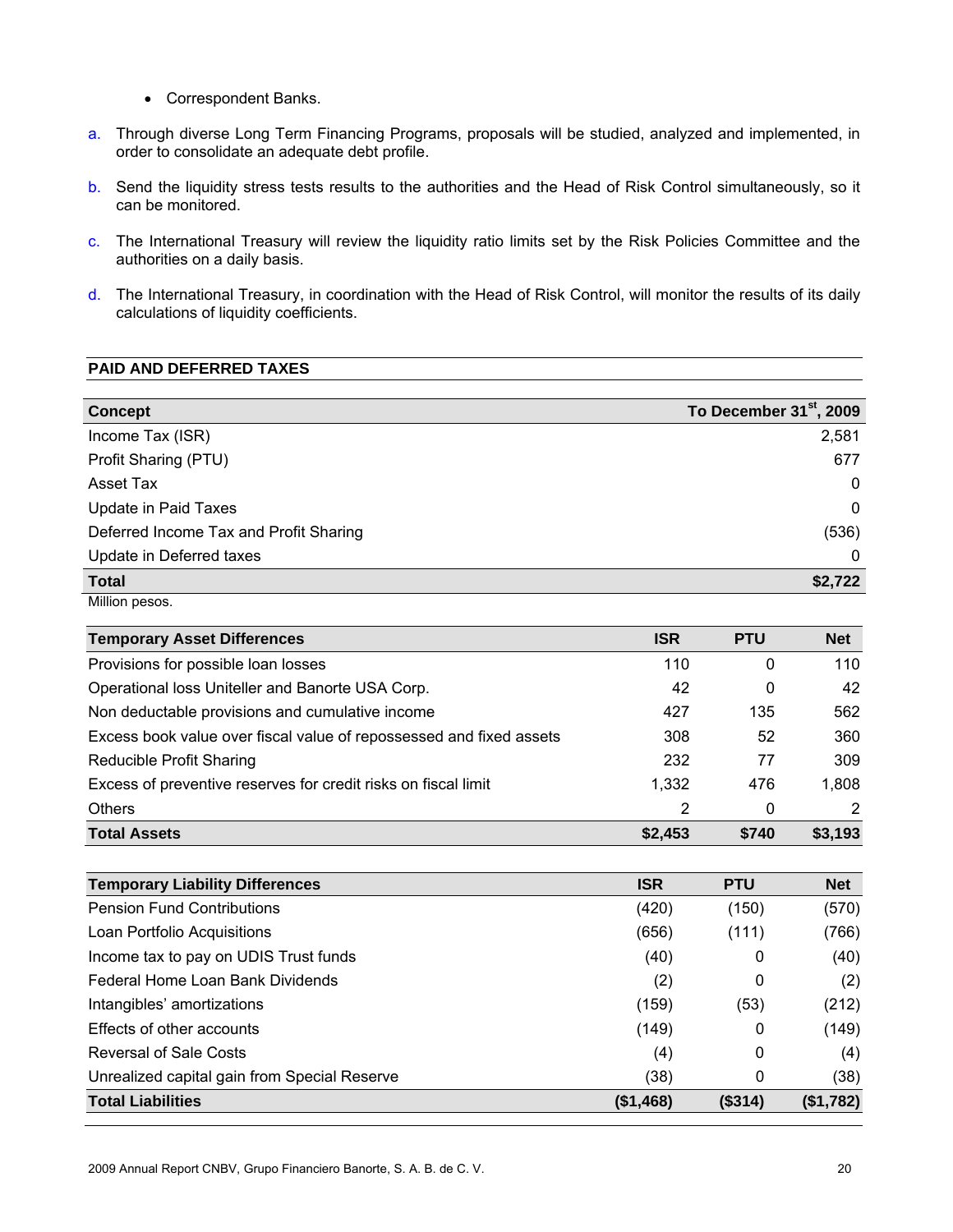| <b>Assets (Liabilities) Accumulated Net</b>                      | \$985 | \$426 | \$1,411 |
|------------------------------------------------------------------|-------|-------|---------|
| <b>B</b> $A^*H^*$ , and $A^*H^*$ and $A^*H^*$ are a set of $A^*$ |       |       |         |

Banorte recognizes the effect of deferred taxes determined under the method of assets and liabilities, in accordance with NIF D-4 "Accounting treatment of income tax (ISR), asset tax (IA), and workers' profit sharing (PTU)", and INIF-8 "Effects of the Corporate Tax at a Basic Rate (IETU)", through the comparison of their book and fiscal values. From this comparison, a temporary difference arises to which the corresponding tax rate is applied.

On the other hand, workers' profit sharing is calculated taking into consideration the temporary differences that arose during the year to which the corresponding fiscal rate is applied, which will create a liability or benefit in the future, likewise, projections were made calculating Flat Rate (IETU) and comparing it with Income Tax (ISR), determining that Banorte and its Subsidiaries will continue paying Income Tax (ISR), which is why no adjustments were made to the calculation of deferred taxes.

The net effect of all the aforementioned operations are shown in the General Balance Sheet under assets entitled "Deferred Taxes".

The deferred taxes for each subsidiary to December  $31<sup>st</sup>$ , 2009 are as follows:

| <b>Deferred Taxes</b>                       | To December 31 <sup>st</sup> , 2009 |
|---------------------------------------------|-------------------------------------|
| Banco Mercantil del Norte, S. A.            | 1.466                               |
| Casa de Bolsa, S. A. de C. V.               | (47)                                |
| Almacenadora Banorte, S. A. de C. V.        | (9)                                 |
| Grupo Financiero Banorte, S. A. B. de C. V. |                                     |
| <b>Total</b>                                | \$1,411                             |
| <b>B. ALLIS</b>                             |                                     |

Million pesos.

#### **TAX CREDITS OR DEBTS**

The tax credits listed below are currently in litigation:

|                                     | To December 31 <sup>st</sup> , 2009 |
|-------------------------------------|-------------------------------------|
| <b>BANORTE</b>                      | \$230                               |
| Derivatives' financial operations   | 205                                 |
| IMSS fees, various occupations      | 11                                  |
| INFONAVIT fees, various occupations | 14                                  |
| <b>AFORE BANORTE</b>                | \$18                                |
| Fiscal year 1999 (330-SAT-11278)    | 6                                   |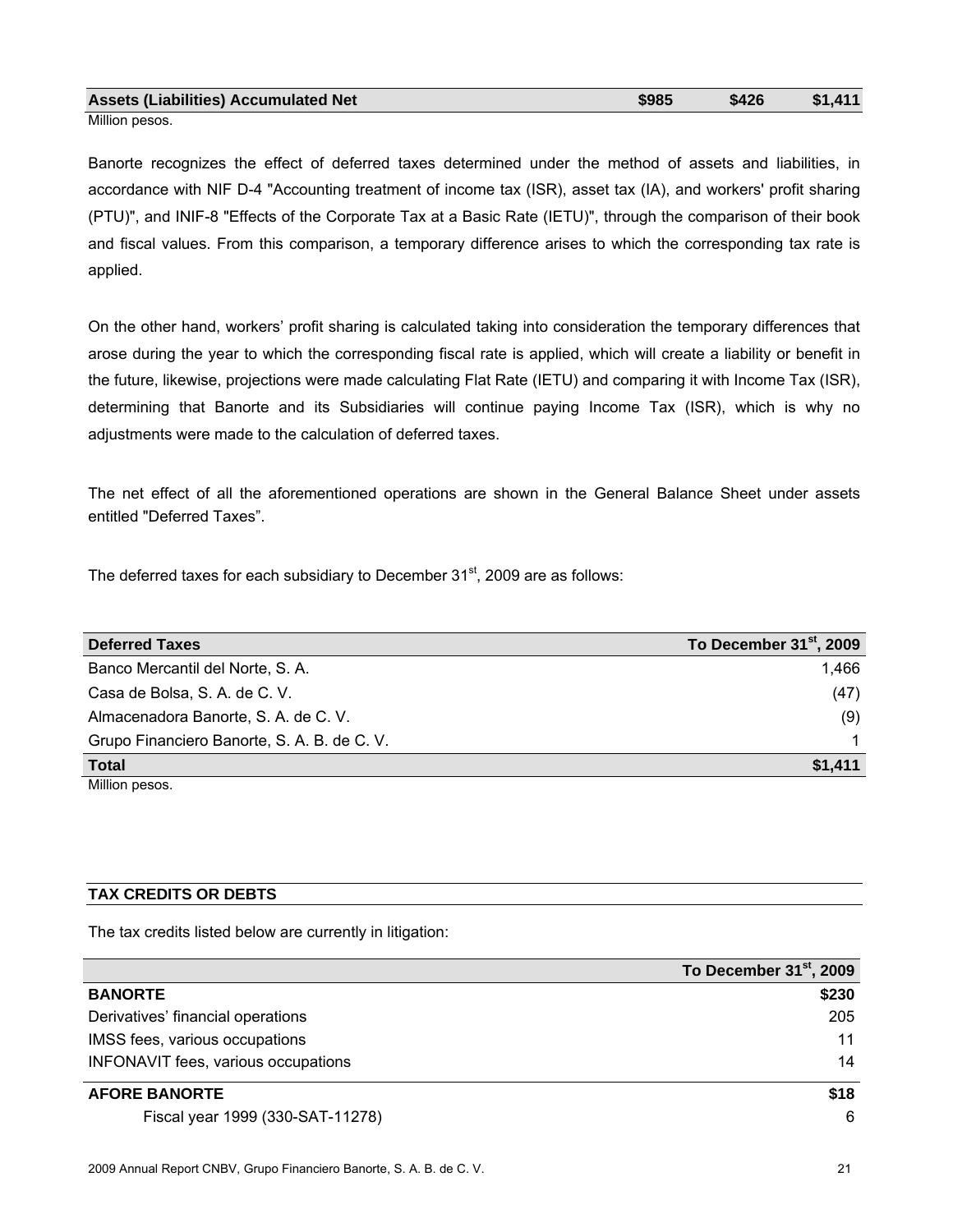| <b>BROKERAGE</b>                                           | \$81 |
|------------------------------------------------------------|------|
| Fiscal year 2001 (document 330-SAT-2690)                   | 58   |
| Fiscal year 2003 (document 900 06 05-2008-11006)           | 23   |
| MUTUAL FUNDS (OPERADORA DE FONDOS BANORTE, S. A. DE C. V.) | \$14 |
| Fiscal year 2003 (document 330-SAT-VIII-5-041254)          | 9    |
| Fiscal year 2004 (document 900 06-02-2008-15698)           | 6    |

#### **C) INTERNAL CONTROL**

At Grupo Financiero Banorte, we recognize that internal control is the responsibility of each member of the Institution and therefore, it is implicit in their daily performance, in order to permanently spread and promote it at all levels within the Institution.

The Internal Control System (ICS) of Grupo Financiero Banorte, S. A. B. de C.V., has been structured in accordance with guidelines set by its Board of Directors and establishes the general internal control framework for the companies that comprise GFNorte, as well as how the internal workings should be operated, in order to provide reasonable security with regard to effectiveness and efficiency of operations, dependability of financial information and the fulfillment of regulations and the legal framework.

The ICS's mission is to support in the operation appropriate internal controls in transactions, generation and recording of information. It is comprised of several elements:

- A. The Board of Directors with the support of the Risk Policies Committee and the Audit and Corporate Practices Committee (CAPS).
- B. The CEO and his support groups, comprised of the Unit of Integral Risk Administration (UAIR), Legal and Compliance, are responsible to ensure that the appropriate levels of control and risk in the Group's operations are maintained.
- C. Internal Audit, External Audit and the Commissary (the Commissary only applies to subsidiaries of GFNorte) provide additional support to watch over ICS operations and provide reasonable assurance on the dependability of the information generated.
- D. Top Management is responsible to ensure that the ICS operates in accordance with the functions and responsibilities that were assigned to it, as well as promoting compliance with regulations established for the Institution and the strategies defined by the CEO.
- E. Documents that establish the general criteria of control that should be followed in the operation and registration of transactions, in the use of human resources, materials and technologies; in the use, security, opportunity and reliability of information; and in the due execution of external and internal norms. The Code of Conduct establishes the behavior that all consultants, officials or employees of the Group should assume in the realization of their activities.
- F. Manuals of policies and procedures that standardize documentation, registration and liquidation operations carried out by the Institution and establish control points that should be observed, assuring the segregation of functions, the clear assignment of responsibilities, the back-up of information and the prevention of illicit acts.

During 2009 activities were continuously being developed to strengthen the control environment, evaluate and manage risks, establish and monitor controls, and ensure the quality of the information; placing special emphasis on: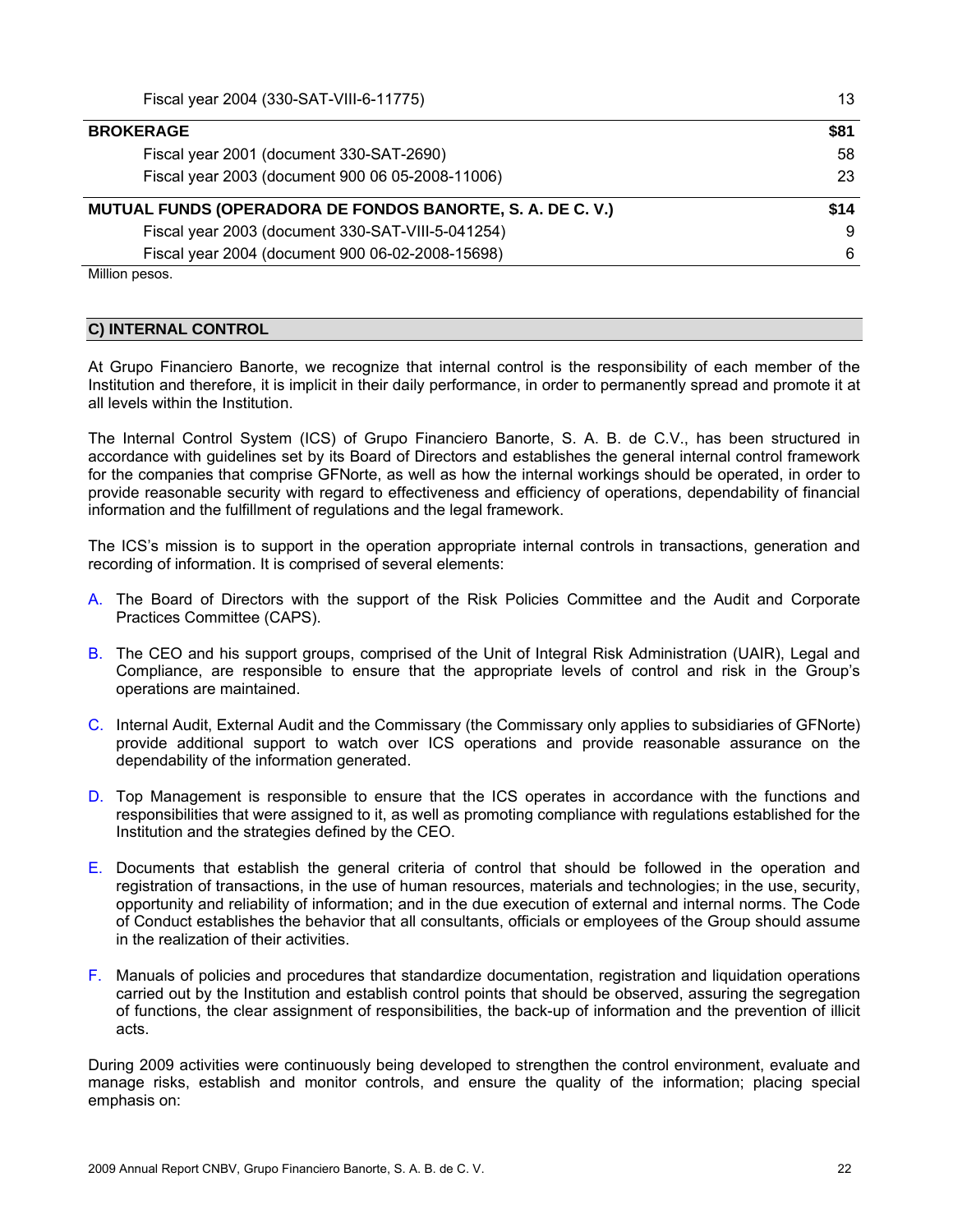- A. The Outstanding Entities of GFNorte (Bank, Brokerage House, Leasing and Factoring, Pronegocio, INB, Insurance, Afore and the Recovery Bank Unit Sólida, Portfolio Administrator) presented to the CAPS their annual report, which contains the operation and situation of their Internal Control system as well as their functions and performance related with this matter. These reports, together with the audited financial statements issued by the External Auditors and the reports and observations carried out by Internal Audit and the Comptroller, are taken as a basis so that CAPS can inform the Board of Directors on the ICS situation.
- B. The Board of Directors analyzed and at the request of CAPS, ratified its authorization of the basic ICS documents: Code of Conduct, Objectives and Limits of Internal Control and General Policies for the use of Human Resources and Materials, according to that specified in the external regulation.
- C. The different Corporate Governance Committees have received the necessary financial, economic and accounting and/or legal information corresponding to each case, to make the appropriate decisions.
- D. Manuals of policies and procedures have been kept updated regarding the changes in external regulation, new products and changes to institutional procedures or improvements in internal controls. Additionally, the follow-up of improvements regarding observations made by different ICS members was also maintained.
- E. The requirements made by the Supervising Authorities were attended and the delivery of information required by external regulations was fulfilled.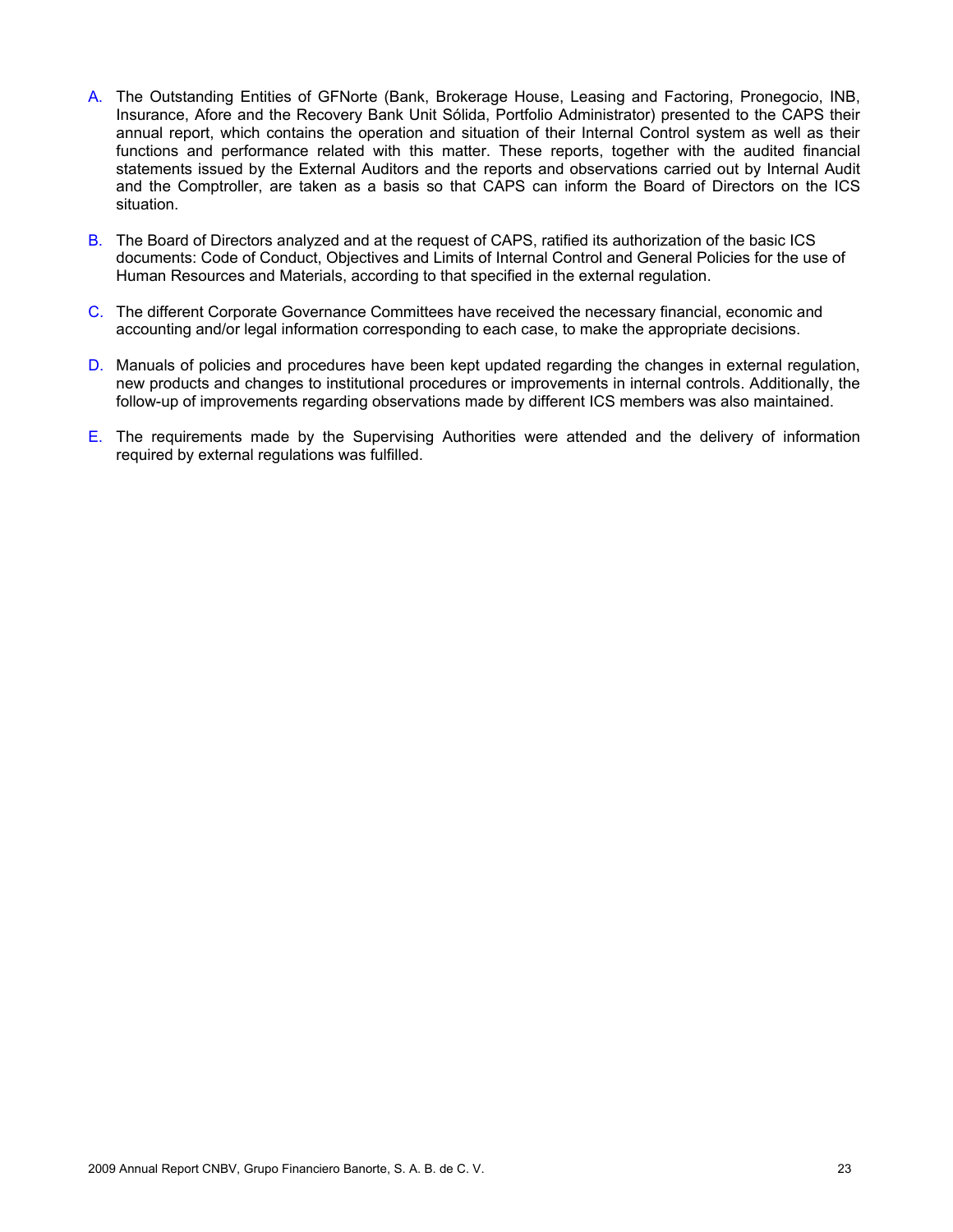# **II. MAIN TRANSACTIONS AND INTRAGROUP EXPOSURES**

#### **OPERATIONS WITH RELATED PERSONS AND CONFLICTS OF INTEREST**

At GFNorte, loans to related individuals and companies do not exceed the limit of 50% of basic capital.

|                                          | <b>GFNorte</b> |         |                |
|------------------------------------------|----------------|---------|----------------|
|                                          | Dec-09         | Dec-08  | Dec-07         |
| Portfolio Art. 73                        | \$7,362        | \$8,216 | \$5,041        |
| Portfolio Art. 73 / 50% of Basic Capital | 46.2%          | 53.8%   | $26.7\%^{(1)}$ |

(1) Represents Portfolio Article 73 regarding 75% of the basic capital in accordance with regulations in effect on December  $31<sup>st</sup>$ , 2007.

On **December 31, 2009,** the total portfolio of performing loans under Article 73 of the Law of Credit Institutions, was Ps 7.36 billion (including Ps 596 million in loan obligations, which are registered in memorandum accounts), representing 3.3% of total loans (excluding the balance of CC, ADE, FOPYME and FINAPE). Of the total related party loans, Ps 2.50 billion correspond to loans of clients linked to members of the Board of Directors, Ps 1.22 billion of clients linked to shareholders, and Ps 3.63 billion to companies related to GFNorte.

The related party loans were originated and rated in accordance with the same policies, procedures and rating systems that apply to the rest of GFNorte's loan portfolio, based on the general dispositions applicable to credit institutions for rating loan portfolios issued by the CNBV and the internal methodology authorized by CNBV to rate commercial loans. 94.4% of related party loans are rated as Category "A" and 5.6% as Category "B"; the majority of these loans are classified as commercial loans.

In accordance with Article 73 of the Law of Credit Institutions, the balance of GFNorte's related party loan portfolio for individuals and corporations at closing of December 2009 was 46.2% of the limit set by Banco de Mexico (50% of the basic part of the net capital).

**On December 31, 2008**, the total portfolio of related parties loans under Article 73 of the Law of Credit Institutions, was Ps 8.21 billion (including Ps 649 million in loan obligations, which are registered in memorandum accounts), representing 3.7% of total loans (excluding the balance of CC, ADE, FOPYME and FINAPE). Of the total related party loans, Ps 5.25 billion were loans of clients linked to members of the Board of Directors, Ps 2.96 billion of clients linked to companies related to GFNorte.

Related party loans have been originated and rated in accordance with the policies, procedures and rating systems applicable to the rest of GFNorte's loan portfolio based on the general dispositions applicable to credit institutions for rating of loan portfolios issued by CNBV and the internal methodology authorized by CNBV to rate commercial loans. 94% of the related loans were rated in Category "A", and the majority of these loans were classified as commercial loans.

In accordance with Article 73 of the Law of Credit Institutions, the balance of GFNorte's related party loan portfolio for individuals and corporations at closing of December 2008 was 53.8% of the limit set by Banco de Mexico (50% of the basic part of the net capital).

### **III. BOARD OF DIRECTORS**

The Board of Directors of Grupo Financiero Banorte, S. A. B. de C. V (GFNorte) is comprised of 15 members of which 6 (40%) are independent. Alternate Members can only replace their respective shareholders, in the event of a temporary vacancy, with the understanding that Alternates of Independent Board Members must have this same capacity.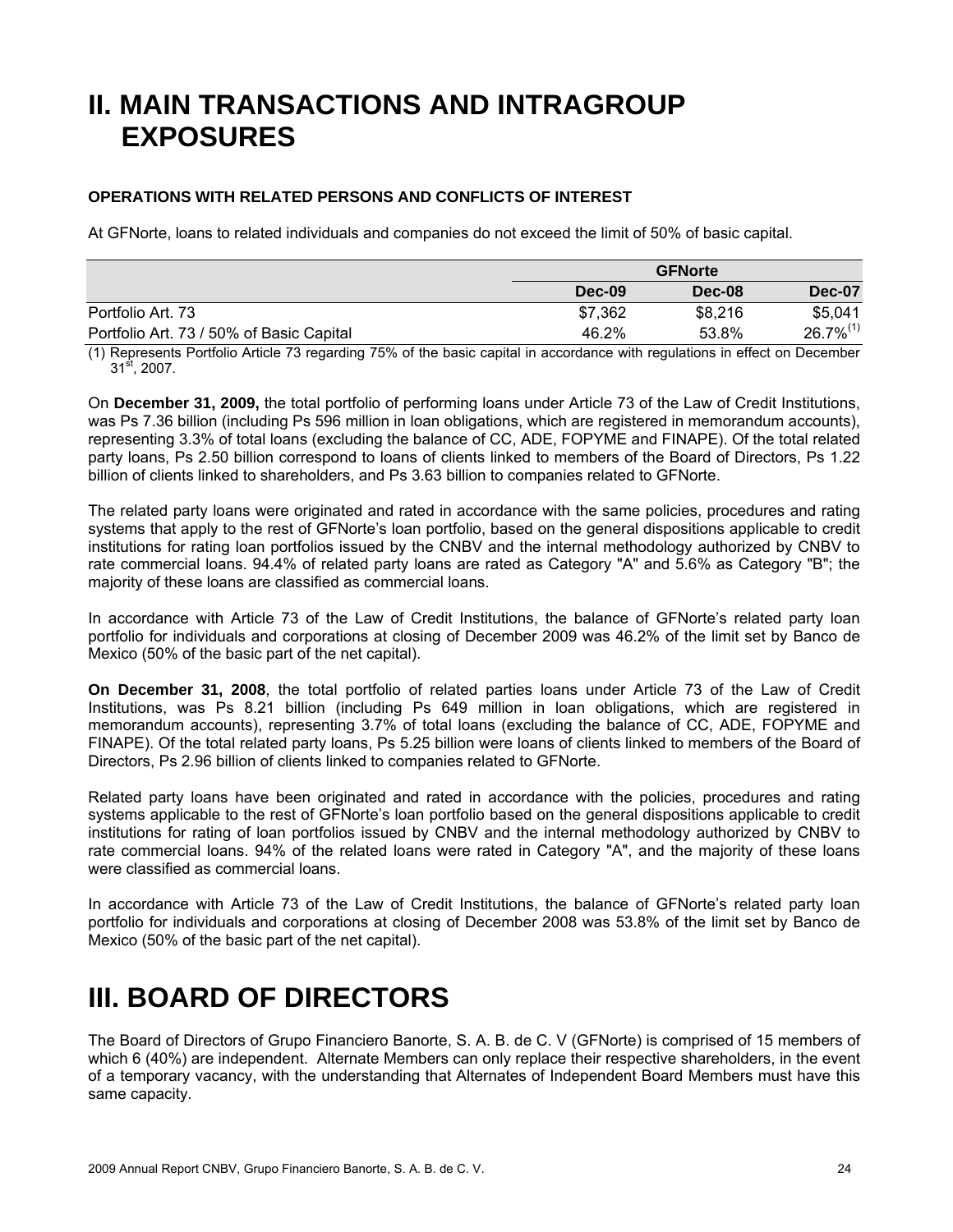**Frequency of sessions:** The Board meets every quarter regularly and on an extraordinary basis by request of the Board's Chairman, 25% of the members/proprietors, or of the Presidents of the Committees of Audit and Corporate Practices.

**Quorum:** 51% of the Board Members with the inclusion of at least one independent.

- All proprietary members of the Board have voice and vote in the sessions.
- In the absence of a proprietary member, the alternate is entitled to vote and his/her presence is considered part of the required quorum.
- When a proprietary member is present, the alternate is not entitled to vote and his/her presence is not considered part of the required quorum.
- Decisions are taken by the majority of votes of those present.

The Board of Directors named for the fiscal year 2009 by the Annual General Ordinary Shareholders' Meeting of April  $30<sup>th</sup>$ , 2009 is composed of the following members:

| <b>NAME</b>                                    | <b>POSITION</b>                              | <b>WITH THE</b><br><b>COMPANY</b><br><b>SINCE</b> | <b>PROFESSIONAL BACKGROUND</b>                                                                                                                                                                                                                                                                           |
|------------------------------------------------|----------------------------------------------|---------------------------------------------------|----------------------------------------------------------------------------------------------------------------------------------------------------------------------------------------------------------------------------------------------------------------------------------------------------------|
| Don Roberto González Barrera                   | President<br>Shareholder<br>Patrimonial      | October 1993                                      | - President of the Board of Directors of Grupo<br>Maseca.<br>- President of the Board of Directors of Banco<br>Mercantil del Norte, S. A.                                                                                                                                                                |
| Don Rodolfo Barrera Villarreal                 | Vice-president<br>Shareholder<br>Patrimonial | October 1993                                      | - Vice-president of the Board of Directors of<br>Banco Mercantil del Norte, S. A.<br>- President of the Board of Directors of Grupo<br>Quimmco, S. A. de C. V.                                                                                                                                           |
| Doña Bertha González Moreno                    | Shareholder<br>Patrimonial                   | April 1999                                        | -CEO of Patronato de Cerralvo A. B. P.                                                                                                                                                                                                                                                                   |
| Don José G. Garza Montemayor                   | Shareholder<br>Patrimonial                   | October 1993                                      | -CEO of Productos Laminados de Monterrey, S.<br>A. de C. V.                                                                                                                                                                                                                                              |
| Don David Villarreal Montemayor                | Shareholder<br>Patrimonial                   | October 1993                                      | - Proprietor of Artefactos Laminados, S. A.                                                                                                                                                                                                                                                              |
| Doña Magdalena García de Martínez<br>Chavarría | Shareholder<br>Patrimonial                   | April 2003                                        | - President of the Board of Directors of Grupo<br>Transregio, S.A.                                                                                                                                                                                                                                       |
| Don Francisco Alcalá de León                   | Shareholder<br>Independent                   | April 2001                                        | - President of Frajal Consultores, S. C.                                                                                                                                                                                                                                                                 |
| Don Eduardo Livas Cantú                        | Shareholder<br>Related                       | April 1999                                        | - Independent Advisor.                                                                                                                                                                                                                                                                                   |
| Don Eugenio Clariond Reyes-Retana              | Shareholder<br>Independent                   | April 2001                                        | - President of the Board of Directors of Verzatec,<br>S. de R. L. de C. V.                                                                                                                                                                                                                               |
| Don Herminio Blanco Mendoza                    | Shareholder<br>Independent                   | April 2005                                        | - President and CEO of Soluciones Estratégicas.<br>- Member of the Board of Directors of Banco<br>Latinoamericano de Exportaciones, Bladex.<br>-Member of the Board of Directors of Cydsa, S.<br>А.<br>-Advisor to Mr. Lakshimi Mittal (President of the<br>Board of Directors and CEO of Mittal Steel). |
| Don Manuel Sescosse Varela                     | Shareholder<br>Related                       | April 2002                                        | -Managing Director of Government Banking,<br>Grupo Financiero Banorte, S. A. B. de C. V.                                                                                                                                                                                                                 |
| Don Manuel Aznar Nicolin                       | Shareholder<br>Independent                   | March 2007                                        | - Partner at the offices of Kuri Breña, Sanchez<br>Ugarte, Corcuera y Aznar, S. C.                                                                                                                                                                                                                       |
| <b>NAME</b>                                    | <b>POSITION</b>                              | <b>WITH THE</b><br><b>COMPANY</b><br><b>SINCE</b> | PROFESSIONAL BACKGROUND                                                                                                                                                                                                                                                                                  |
| Don Jacobo Zaidenweber Cvilich                 | Shareholder<br>Independent                   | October 1993                                      | - President of the bilateral Committee Mexico-<br>USA of C.E.M.A.I.<br>-Member of the Board of Directors of C.O.E.C.E.                                                                                                                                                                                   |
| Don Alejandro Valenzuela del Rio               | Shareholder<br>Related                       | October 2007                                      | -CEO of Grupo Financiero Banorte, S. A. B. de<br>C.V.                                                                                                                                                                                                                                                    |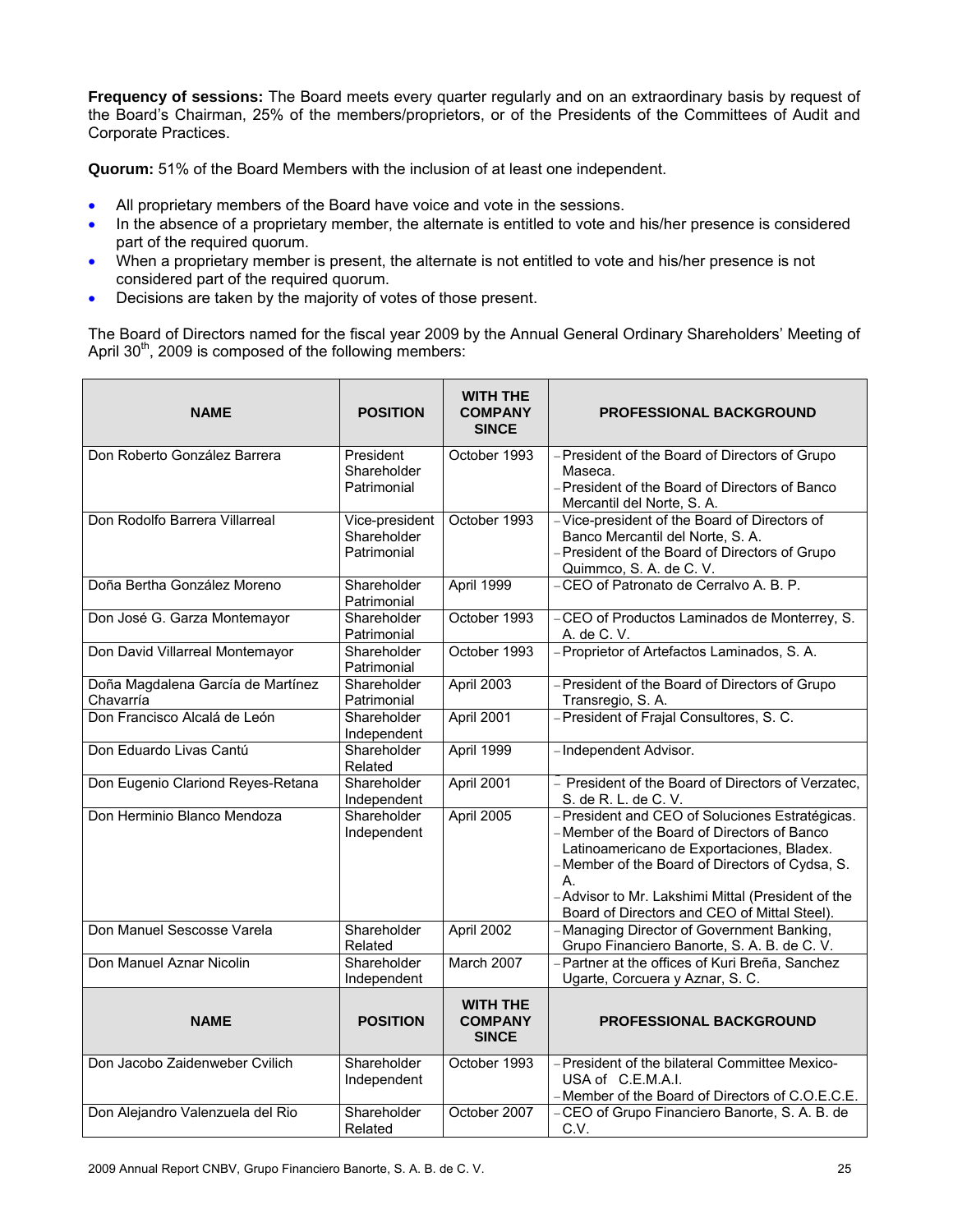|                                      |                            |              | -Managing Director of Treasury and Investor<br>Relations of Grupo Financiero Banorte, S. A. B.<br>de C. V.<br>-Managing Director of Corporate Relations of<br>Grupo Financiero Banorte, S. A. B. de C. V.                                                                                      |
|--------------------------------------|----------------------------|--------------|------------------------------------------------------------------------------------------------------------------------------------------------------------------------------------------------------------------------------------------------------------------------------------------------|
| Don Isaac Hamui Mussali              | Shareholder<br>Independent | April 2002   | -CEO of Inmobiliaria IHM, S. A. de C. V.                                                                                                                                                                                                                                                       |
| Don Jesús L. Barrera Lozano          | Alternate<br>Patrimonial   | April 2002   | -CEO of Grupo Quimmco, S. A. de C. V.                                                                                                                                                                                                                                                          |
| Don Juan González Moreno             | Alternate<br>Patrimonial   | April 2004   | Director of Special Projects of Mission Food<br>(Grupo Maseca).                                                                                                                                                                                                                                |
| Don Javier Martínez Abrego           | Alternate<br>Patrimonial   | April 2005   | - President of the Board of Directors of<br>Motocicletas y Equipos, S. A. de C. V.<br>- President of the Board of Directors of Industria<br>Mexicana de Repuestos, S. A.                                                                                                                       |
| Don Javier Márquez Diez Canedo       | Alternate<br>Related       | April 2009   | - Managing Director of Risk Administration of<br>Banco Mercantil del Norte, S. A.                                                                                                                                                                                                              |
| Don Carlos Chavarría Garza           | Alternate<br>Patrimonial   | April 2003   | CEO of Corporativo de Grupo Transregio, S. A.                                                                                                                                                                                                                                                  |
| Don Luis Manuel Merino de Villasante | Alternate<br>Independent   | April 2009   | -CEO of Cocreación, Consultores y Editores, S.<br>A de C.V.                                                                                                                                                                                                                                    |
| Don Alfredo Livas Cantú              | Alternate<br>Related       | April 2006   | - President of Praxis Financiera, S. C.                                                                                                                                                                                                                                                        |
| Don Benjamín Clariond Reyes-Retana   | Alternate<br>Independent   | April 2005   | -CEO of Buró Inmobiliario Nacional, S. A. de C.<br>V.                                                                                                                                                                                                                                          |
| Don Simón Nizri Cohen                | Alternate<br>Independent   | October 1993 | - Founder and member of the Board of Directors<br>of Textiles Unidos, TISAMEX, Industrias<br>Eureka, Bordados Fénix, Alto Acabado, S.A. de<br>$C_{\cdot}$ V.<br>- Founder and member of the Board of Directors<br>of Hilados Mary, Organización Kadima, Terpel,<br>Diseños Logar, S.A. de C.V. |
| Don Jesús O. Garza Martínez          | Alternate<br>Related       | April 2009   | -Managing Director Commercial of Banco<br>Mercantil del Norte, S. A.                                                                                                                                                                                                                           |
| Don César Verdes Quevedo             | Alternate<br>Independent   | April 2004   | - Financial Advisor to Casa de Bolsa Banorte, S.<br>A. de C. V. (Brokerage House)<br>-CEO of Operadora Cever, S. A.<br>CEO of Grupo Automotriz Cever, S. A                                                                                                                                     |
| Don Isaac Becker Kabacnik            | Alternate<br>Independent   | April 2002   | President of Becker e Hijos, S. A. de C.V. and<br>of Becktel, S. A. de C. V.                                                                                                                                                                                                                   |
| Don Sergio García Robles Gil         | Alternate<br>Related       | April 2006   | Chief Financial Officer of Grupo Financiero<br>Banorte S. A. B. de C. V.                                                                                                                                                                                                                       |
| Doña Patricia Armendáriz Guerra      | Alternate<br>Independent   | April 2009   | - CEO of CrediPyme, S. A. de C. V.<br>- PRESIDENT (International Consultancy)                                                                                                                                                                                                                  |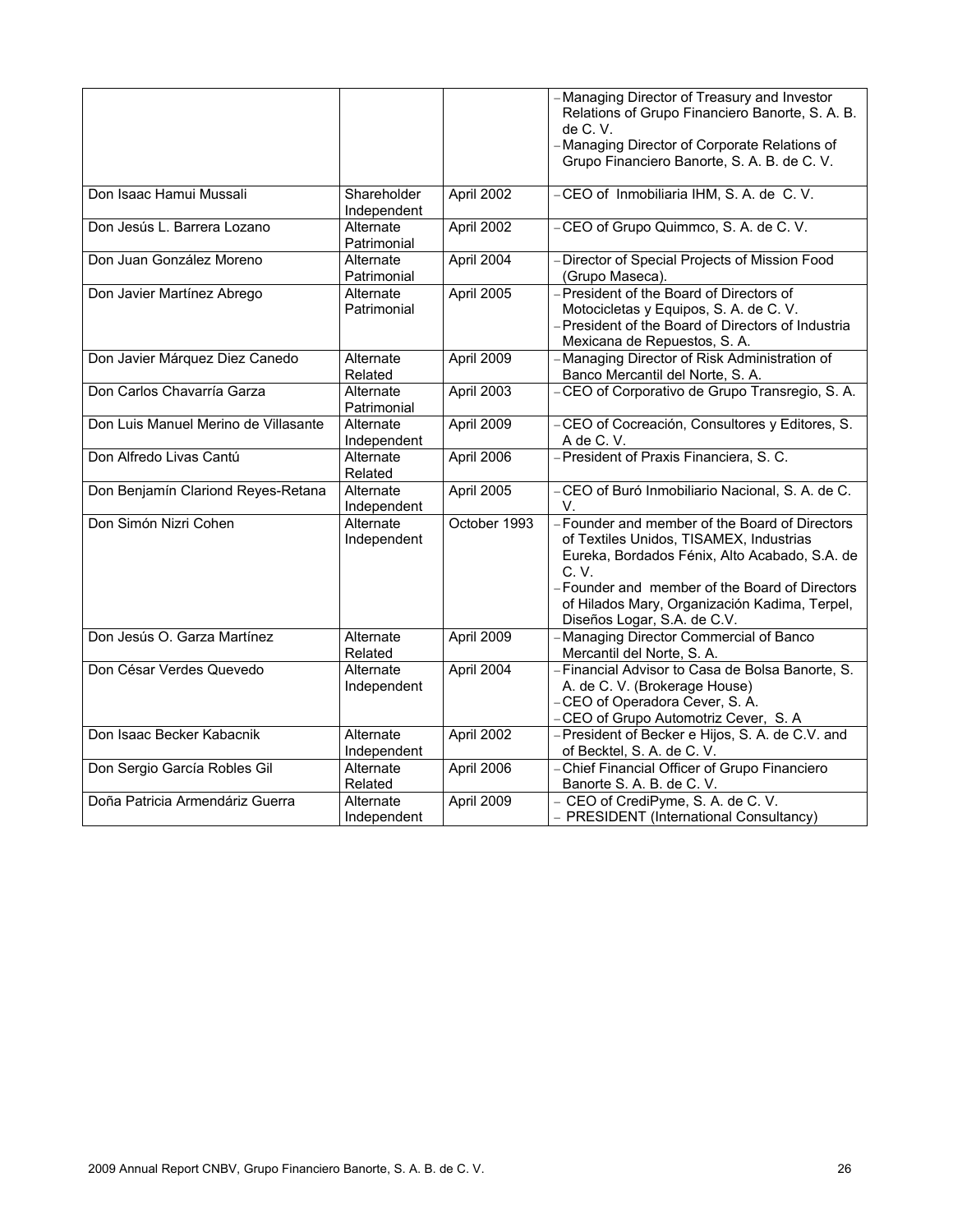# **IV. RENUMERATION AND BENEFITS**

The total amount of compensations and benefits provided in 2009 for the Board of Directors and main officials of GFNorte was approximately Ps 154 million.

Compensations and benefits are as follows:

• **Fixed Compensation:** Salary.

#### • **Annual Bonus Plan for 2009:**

The Bonus Plan for each business area considers the estimated profit for that particular business, as well as an evaluation of individual performance, which takes into account the achievement of each participant's goals and objectives. The bonus is also adjusted according to operational risk evaluations carried out by Internal Audit Department.

Eligible personnel of staff areas are evaluated according to the fulfillment of the estimated profit for the Group, as well as their individual performance based on the achievement of each candidate's goals and objectives.

In cases where budget estimates are reached 100%, the annual bonus for business area executives' (Underdirectors and Managerial levels), is equivalent to 5.2 months' salary; and for eligible staff personnel (Underdirector and Managerial levels) it is equivalent to 4.4 months' salary. For executive personnel of business areas (Director Level) total fulfillment with the annual bonus objective is equivalent to 5.8 months' salary, and for eligible staff personnel (Director Level) it is the equivalent of 4.7 months' salary.

#### • **Long Term Incentive Plans:**

#### Stock Options:

The long term outline for incentives, consists of assigning Directors designated by the Compensation Committee a stock options package through a trust with a vesting period of 3 years. Participants will be entitled to exercise one third of the package each year; purchasing the shares at the price with which they were originally acquired by the trust. Their right to acquire those shares expires after 6 years.

The gains for the executive will be the difference between the strike price, the price originally determined by the trust, and the share's exercise price at the time of exercising their rights.

The share plans currently in effect are those dated September 2007.

Restricted Stock:

The long term outline for incentives under this heading, consists of assigning Directors designated by the Compensation Committee, a stock package through a trust with a vesting period of 2 or 3 years, depending on the conditions when the stock is assigned. Participants will be entitled to exercise a portion of the package each year (equal portions for each year); receiving a bonus to purchase the shares at the price with which they were originally acquired by the trust. These contracts are celebrated on established dates as they are only in effective for the same 2 or 3 years corresponding to the assignment instructions.

The share plans currently in effect are those dated March 2009 and July 2009.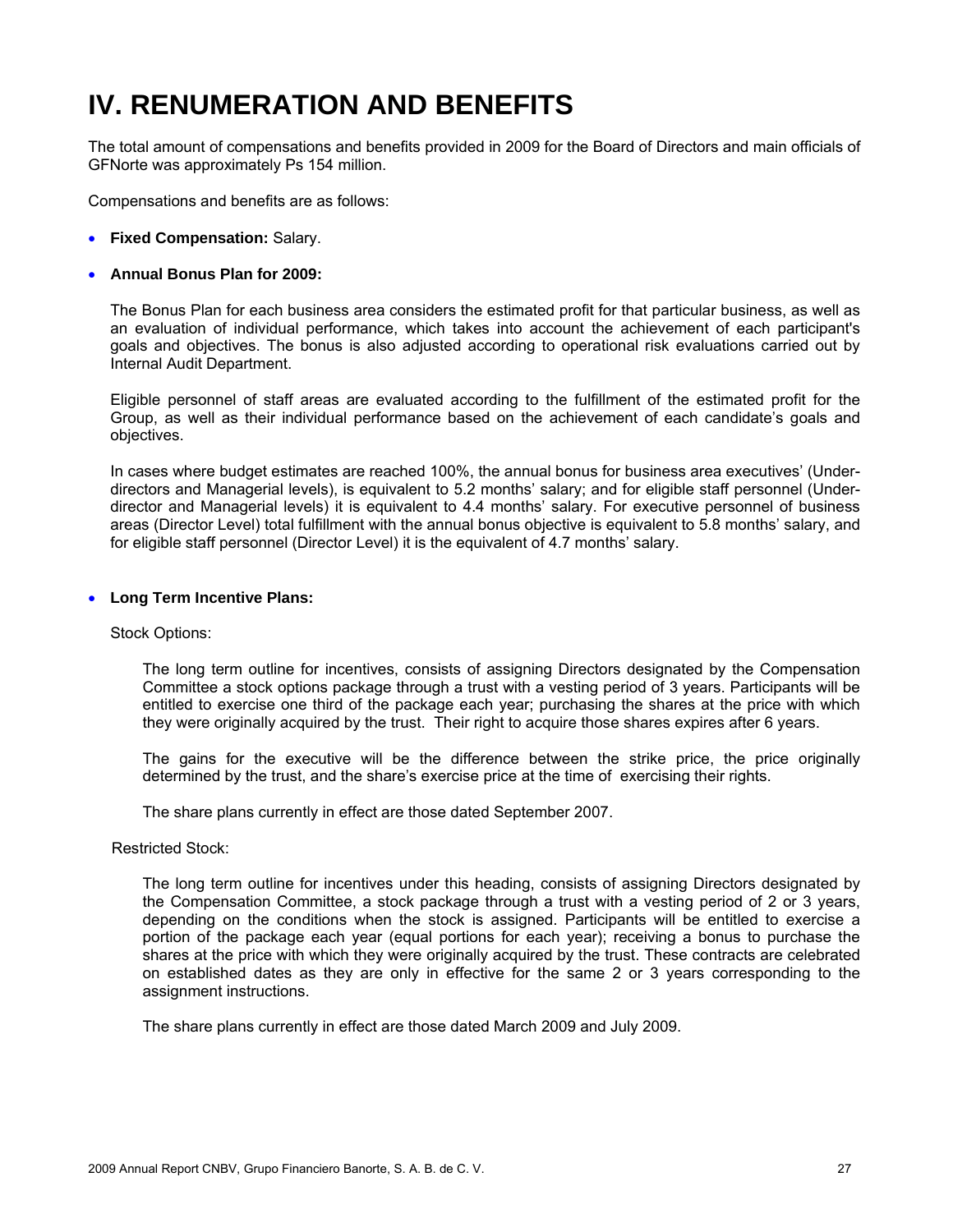- **Vacations:** From 10 to 30 working days depending on the number of years of service.
- **Legally Mandated Christmas Bonus:** Equivalent to 42 days of salary.
- **Savings Fund:** The Corporation matches the amount of the employee's contribution, up to a maximum of 13% of their monthly salary with the legal limits in accordance to those established in the Income Tax Law.
- **Medical Service:** Banorte provides medical services through renowned specialized institutions, obtaining efficiency in cost and service.
- **Life Insurance**: In the event of death or total incapacity, a life insurance policy provides a sum of up to 36 months' salary. In the event of an accidental death, the compensation would be double, with prior verification by the insurance company.
- **Pension and Retirement:** The institution has two types of plans: one with defined benefits (Traditional and Special), and a second with defined contribution (Ensure Your Future)**.**

**Ensure Your Future:** was established on January 1<sup>st</sup>, 2001. This is a defined contribution plan, whereby a percentage of individual contributions by the employee and GFNorte is deposited in a fund for withdrawal by that employee upon termination of the labor relationship. This plan has an "initial individual contribution" (only for employees hired prior to January  $1<sup>st</sup>$ , 2001) that are pension benefits for past services accumulated to date. The maximum monthly contribution is 10% of the gross nominal wage (5% employee and 5% company).

The total amount of liabilities accumulated by GFNorte for pension, retirement or similar plans for principal officers is Ps 51 million.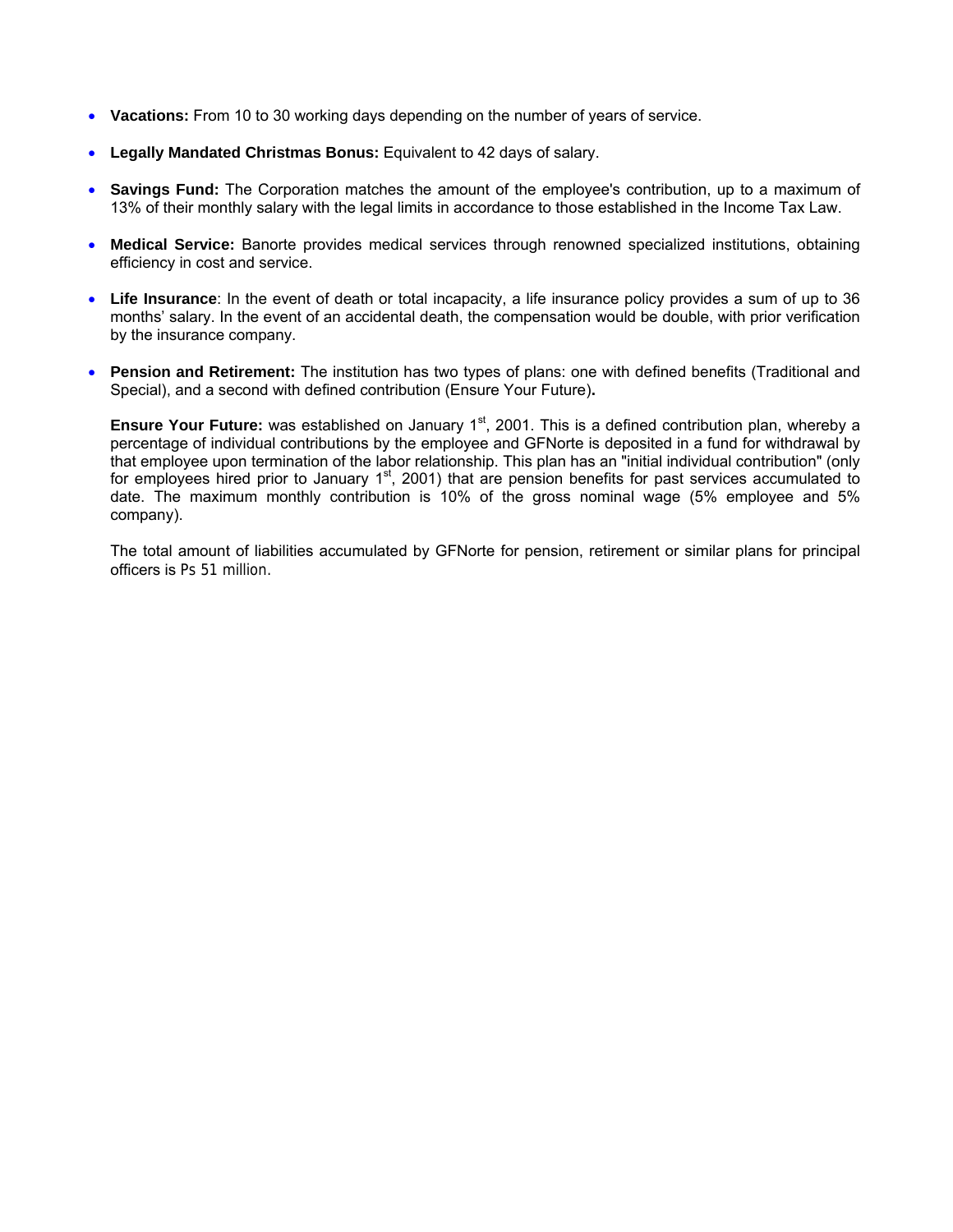# **V. RESPONSIBLE OFFICIALS**

The undersigned hereby declare that within the scope of our respective functions, we have truthfully prepared the information contained in this annual report related to Grupo Financiero Banorte, which to the best of our knowledge and understanding reasonably reflects the situation.

> Alejandro Valenzuela del Río Chief Executive Officer of Grupo Financiero Banorte, S. A. B. de C. V.

> > Sergio Garcia Robles Gil Chief Financial Officer

Jorge Eduardo Vega Camargo Executive Director Comptroller

C. P. Roman Martinez Mendez Managing Director of Audit

C. P. C. Nora Elia Cantu Suarez Executive Director Accounting and Fiscal